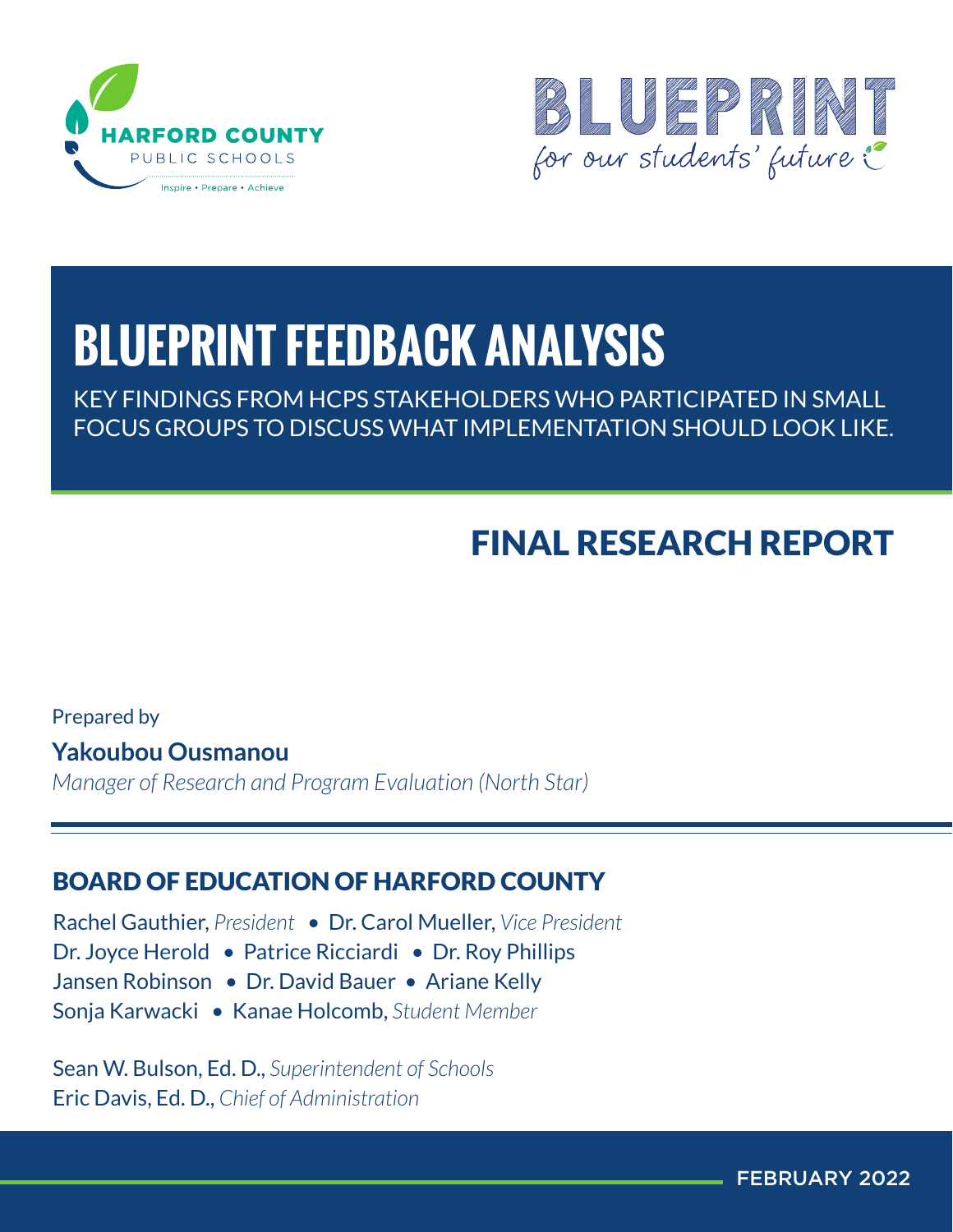# <span id="page-1-0"></span>**ACKNOWLEDGEMENT**

HCPS thanks everyone who contributed to this study and provided their valuable feedback and comments on the report.

Thank you to the following HCPS staff members and researchers who participated in the focus groups, helped with research, data collection, analysis, and review:

HCPS Team:

- Yakoubou Ousmanou¸ *Manager of Research and Program Evaluation - Lead Researcher*
- Katie Ridgway, *Director of Strategic Initiatives - Researcher (Strategic Initiatives and Data Collection)*
- Ashley Bowley, *Administrative Support Specialist - Strategic Initiatives*

Thank you to the following HCPS staff members who provided invaluable support:

- Lindsay Bilodeau, *Communications Specialist, who assisted with the edits of this research report.*
- Stephanie Wall, *Graphic Design/Technical Specialist, who helped with the design/layout of this report.*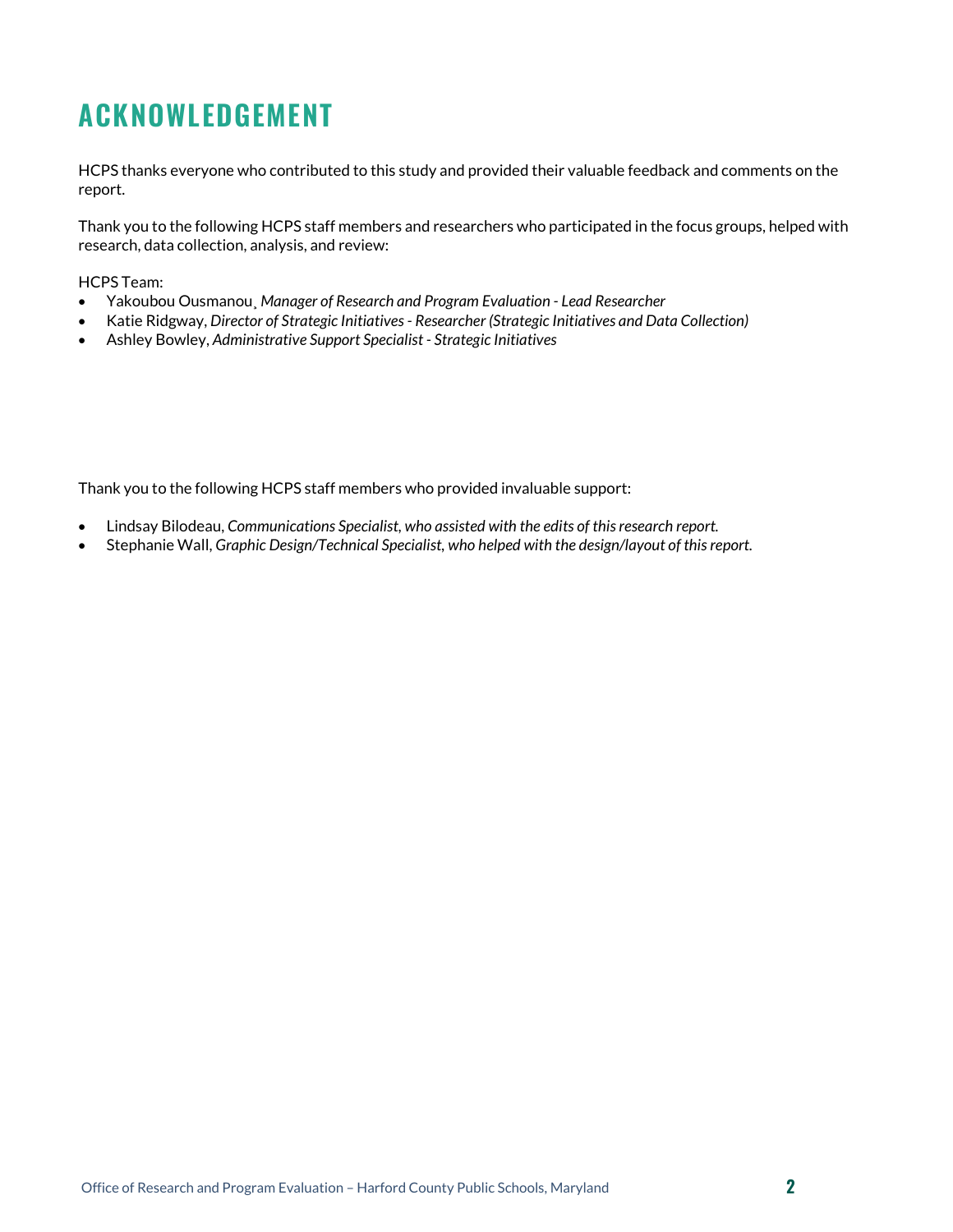# **TABLE OF CONTENTS**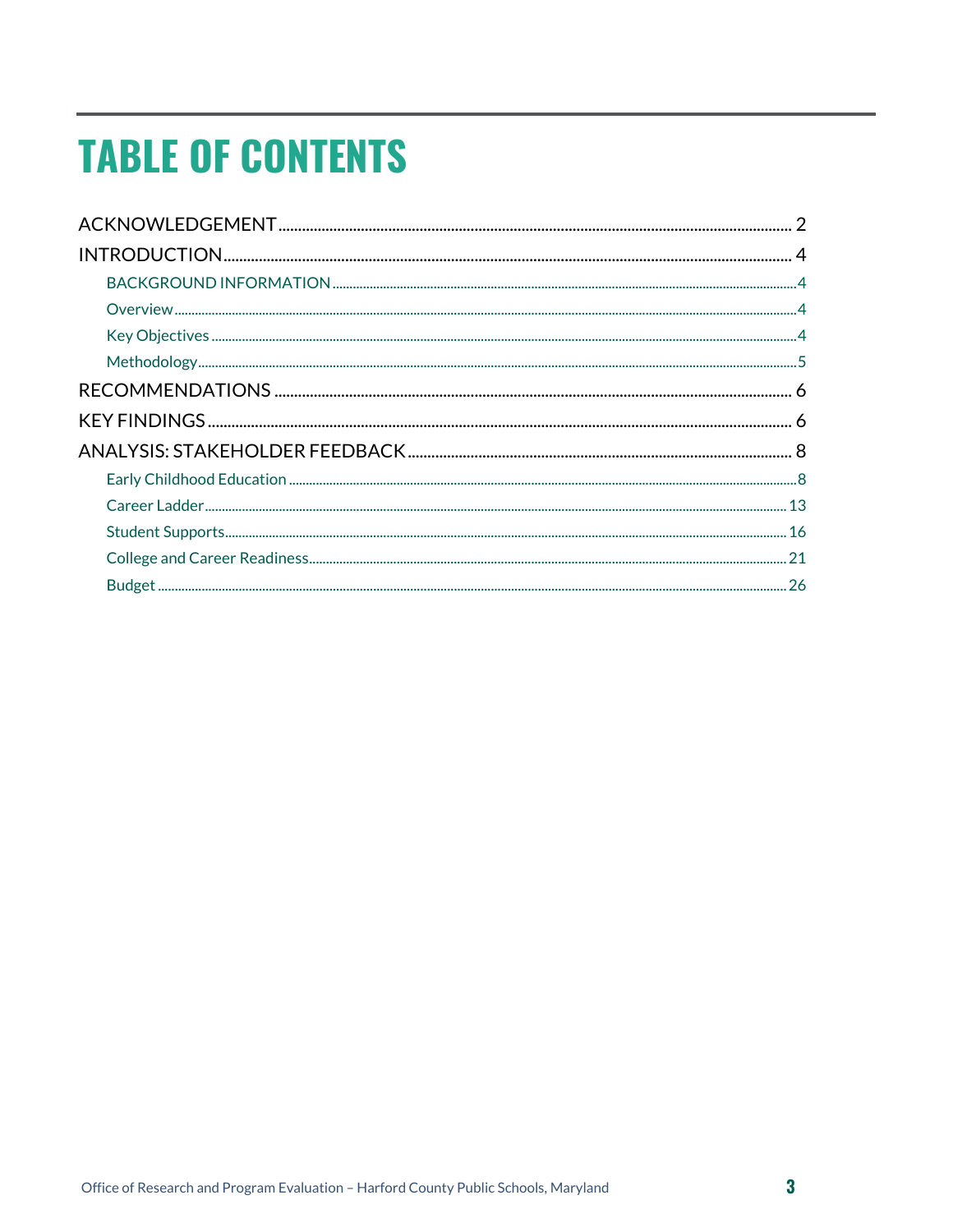# <span id="page-3-0"></span>**INTRODUCTION**

### <span id="page-3-1"></span>**BACKGROUND INFORMATION**

The Kirwan Commission was created to make recommendations on improving Maryland's education system both fiscally and for performance. The Maryland General Assembly passed the Blueprint for Maryland's Future in 2020, as an education reform bill based on Kirwan recommendations. In February 2021, the Blueprint for Maryland's Future became law.

### <span id="page-3-2"></span>**OVERVIEW**

Harford County Public Schools (HCPS) is currently developing an implementation plan for the 2020 Blueprint for Maryland's Future. In the fall and winter of 2021, HCPS brought together stakeholders from its Central Office, schools, and community to participate in small focus groups to discuss what implementation can look like. These discussions focused on the following areas: Early Childhood Education (ECE), College and Career Readiness (CCR), Career Ladder, Student Support, and Budget, as represented in the graphic below. The HCPS North Star initiative, which was introduced in the spring of 2019 to help ensure every student will graduate ready for success in college, career, and life, aligns well with the Blueprint focus areas.



The HCPS Office of Strategic Initiatives has now collaborated with the HCPS Office of Research and Program Evaluation to synthesize and analyze stakeholder feedback, and the findings and recommendations in this report will help inform HCPS' Blueprint Implementation Plan.

### <span id="page-3-3"></span>**KEY OBJECTIVES**

Through an analysis of open-ended responses, this report addressees the following research questions:

- 1. What do stakeholders find exciting about the Blueprint?
- 2. What do stakeholders find challenging or concerning about the Blueprint?
- 3. On what aspects of the Blueprint has HCPS already made progress?
- 4. On what aspects of the Blueprint does HCPS need to focus?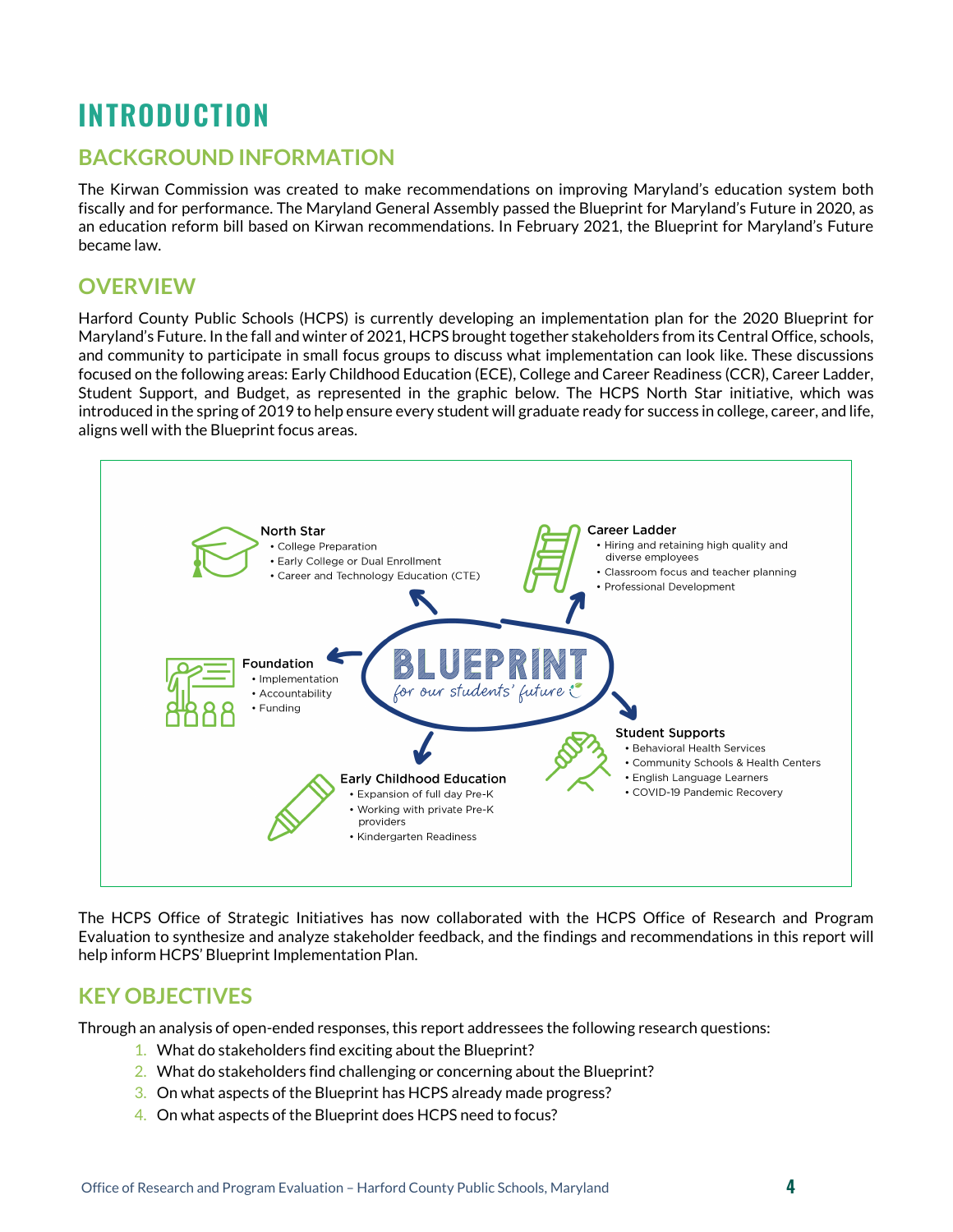### <span id="page-4-0"></span>**METHODOLOGY**

In this document, researchers present findings from an analysis of open-ended responses to the HCPS' Blueprint Stakeholder Meetings Survey and comments made in HCPS-led focus groups. To keep the findings as salient as possible for HCPS' future decision-making, researchers first removed blank, invalid, or irrelevant responses and then developed themes using the cleaned data only.

Researchers reviewed the open-ended responses to identify the topics most frequently discussed by participants and then identified key themes by the following segments:

- Focus areas, including **Early Childhood Education, College and Career Readiness, Career Ladder, Student Support,** and **Budget**; and
- Stakeholder groups, including **Central Office Staff, School-Based Employees,** and **Community Members.**

*The findings of this report should be interpreted with caution due to the small sample sizes. The analysis reflects the perceptions of the sample focus group members who completed the survey forms but may not reflect the perceptions of HCPS' community as a whole.*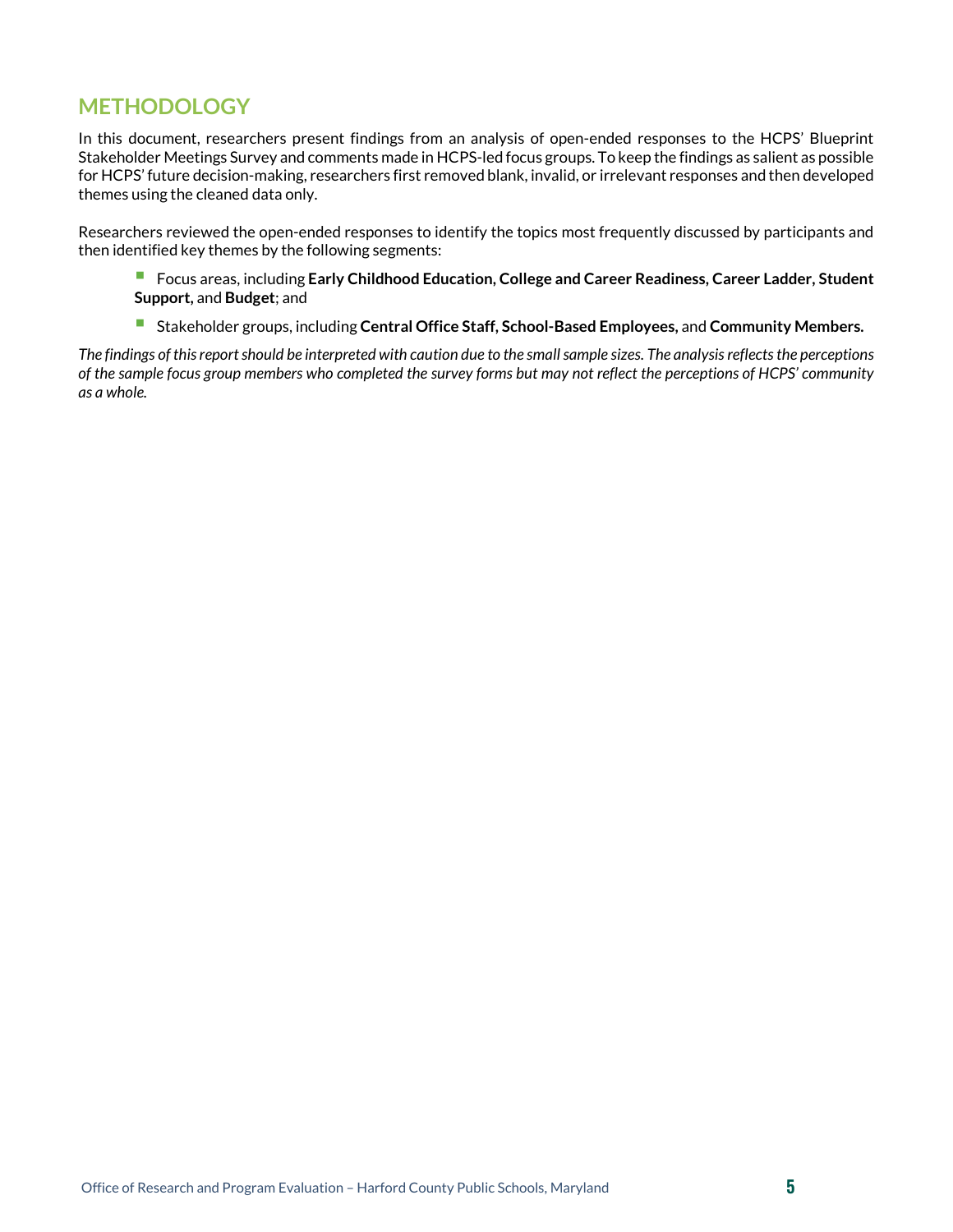# <span id="page-5-0"></span>**RECOMMENDATIONS**

- I. **Develop and/or enhance a communication strategy about the Blueprint.** Several participants—particularly those outside of the Central Office—had questions about the Blueprint and chose to not respond to some questions because they felt as though they had insufficient information. Using an enhanced district-wide communication plan will ensure everyone is informed about current and future progress. Members of the community focus groups indicated their concern in not having a clear understanding of where to get information, and/or how to access resources related to any program. This group also mentioned a significant disconnect from teacher level communication and district level communication.
- II. **Address concerns related to funding and staffing across all Blueprint focus areas.** Many participants noted that resource allocation, funding, staffing, and time present challenges for even current programming. To successfully launch new initiatives outlined by the Blueprint, participants believe the district must first carefully evaluate the short- and long-term costs and staffing needs that will make each program sustainable.
- III. **Continue to provide opportunities for all stakeholders (Central Office, school-based, and community) to remain part of the planning, implementation, and feedback.** Allow stakeholders to remain part of the Blueprint conversation, have a seat at the table, and keep sharing their perspectives. Each group felt that their perspectives were critical and valuable, and felt that if they didn't have a seat at the table, then we would not meet our goals.

# <span id="page-5-1"></span>**KEY FINDINGS**

- 1. **Across all focus groups, participants were most excited for the district's renewed investment in students and staff.** Stakeholders from each focus group shared an overall perspective that the Blueprint is a positive, thoughtful initiative that will result in improved outcomes for K-12 students. Additionally, responses from Central Office staff or school-based employees frequently included appreciation for how the Blueprint aligns with current HCPS initiatives, such as North Star and expanded full-day pre-kindergarten offerings.
- 2. **Participants of all focus groups most frequently highlighted logistics and implementation as concerns with the Blueprint.** Responses referencing various logistical challenges and implementation concerns occur across all focus groups and stakeholder segments. For example, school-based employees referenced staff capacity as a challenge for both the Early Childhood Education and Student Supports Blueprint initiatives. Notably, participants, when responding to the second survey question (i.e., "What do stakeholders find challenging or concerning about the Blueprint?"), tended to ask follow-up questions about Blueprint details, which may indicate that participants needed more information before drawing conclusions.
- 3. **Stakeholders in the ECE focus group most frequently referenced their excitement about increasing highquality ECE opportunities.** Many believed pre-kindergarten should be universally offered to families to increase all students' readiness to learn, and the Blueprint presents a path towards achieving this goal. Stakeholders also agreed that much of the framework necessary to create a successful ECE program through the Blueprint already exists within HCPS, primarily due to current efforts to expand full-day pre-kindergarten. However, stakeholder groups tended to differ in their greatest concerns and improvement areas for the Blueprint. While Central Office staff questioned the district's ability to manage the quality of care provided at private daycares, school-based employees questioned the impacts expanded in-school ECE programs will have on current staff capacity. On the other hand, community members requested improvement in parent engagement and communication about ECE offerings and enrollment processes.
- 4. **While stakeholder responses related to Career Ladder were more varied and infrequent than other focus groups, the available feedback consistently recommends HCPS develop better internal structures that will allow the Blueprint to succeed.** For example, several participants mentioned logistical challenges, such as finding classroom coverage while teachers prepare for National Board Certification (NBC), designating planning time for teachers, presenting classroom opportunities to administrators, and changing the culture of career advancement while simultaneously negotiating with the teachers' union. However, although only the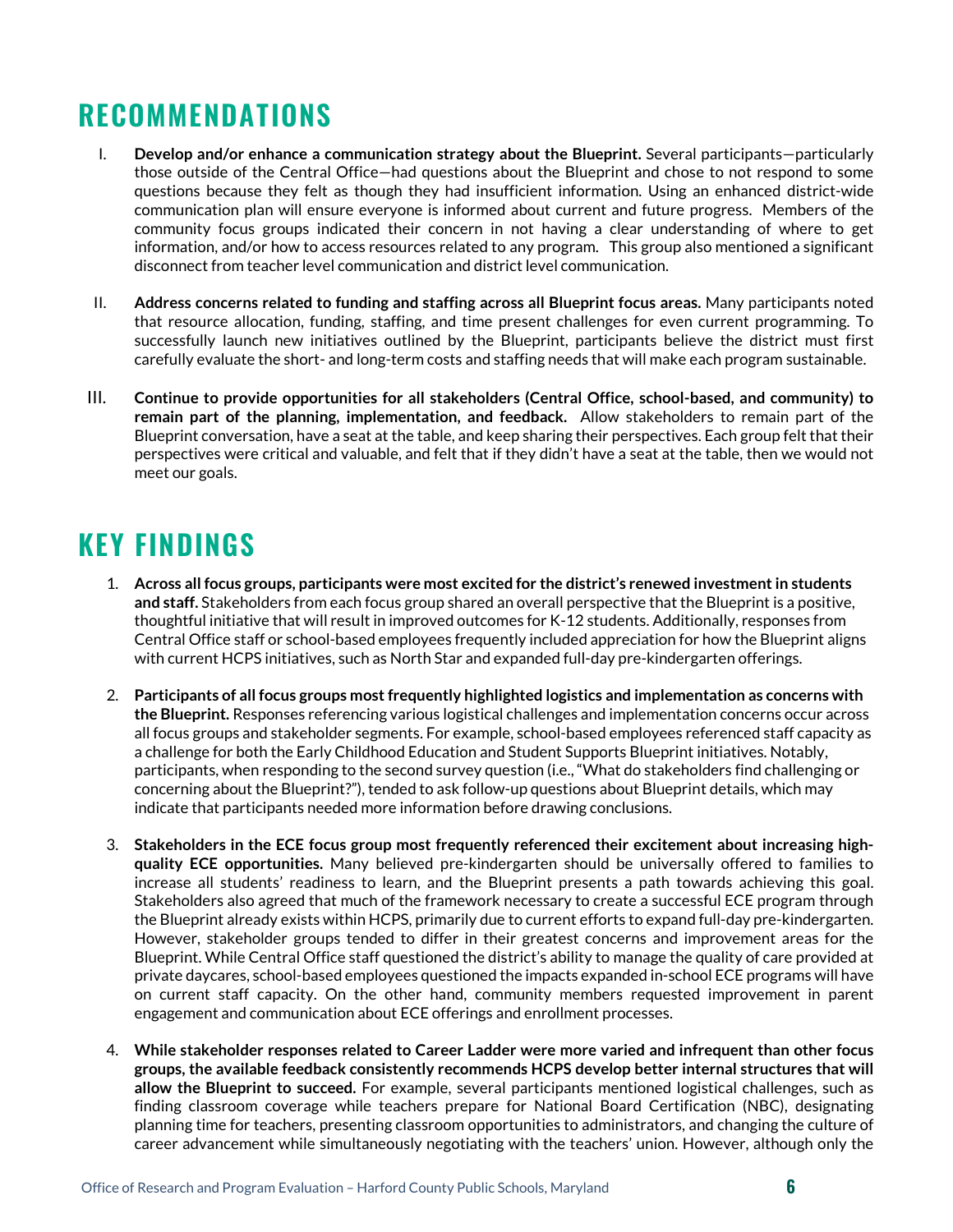Central Office staff provided clear answers for the current HCPS progress towards the Career Ladder Blueprint, participants from all stakeholder groups shared excitement around the Blueprint's attempt to elevate the teaching profession and employ high-quality teachers through promoting professional growth.

- 5. **Participants in the Student Supports focus group generally expressed excitement about the district's renewed focus on enhancing the school system via community schools and related student supports, particularly mental and behavioral supports for secondary students. However, they also raised questions around the logistics of implementing the Blueprint (e.g., funding, staffing).** Some of the implementation concerns and areas of improvement came from the school-based employees. They highlighted a historical gap between the district's plans for student supports and the actual implementation and delivery of said supports. Notably, Central Office staff participants were much less likely to identify specific areas of improvement around student supports than either school-based employees or community members.
- 6. While Central Office staff highlighted logistical challenges about implementing the Blueprint as it currently stands, **both school-based employees and community members shared concerns about moving forward with all aspects of the Blueprint in its current form**. These groups emphasized their concerns about the potential negative effects of placing and tracking students in career and academic pathways, particularly the undue pressure placed on students to commit to a pathway at a young age. In this way, many participants recommended optimizing the student career pathway experience, particularly for students in middle school, to focus more on career "exploration" and communicate the flexibility of career pathways with both students and parents. Additionally, **stakeholders clearly recognized which areas of the CCR Blueprint that HCPS has already achieved,** including providing a rigorous CCR program of studies, offering dual enrollment at Harford Community College, and employing supportive teachers.
- 7. **Participants do not have a clear vision of the logistics behind HCPS' budget for the Blueprint, but they expressed excitement for the opportunity for increased state funding to provide more equitable educational supports for students.** Stakeholders seek better guidance and clarity from the state about the duration of funds, restricted uses of the funds, and the subsequent sustainability of programs outlined in the Blueprint.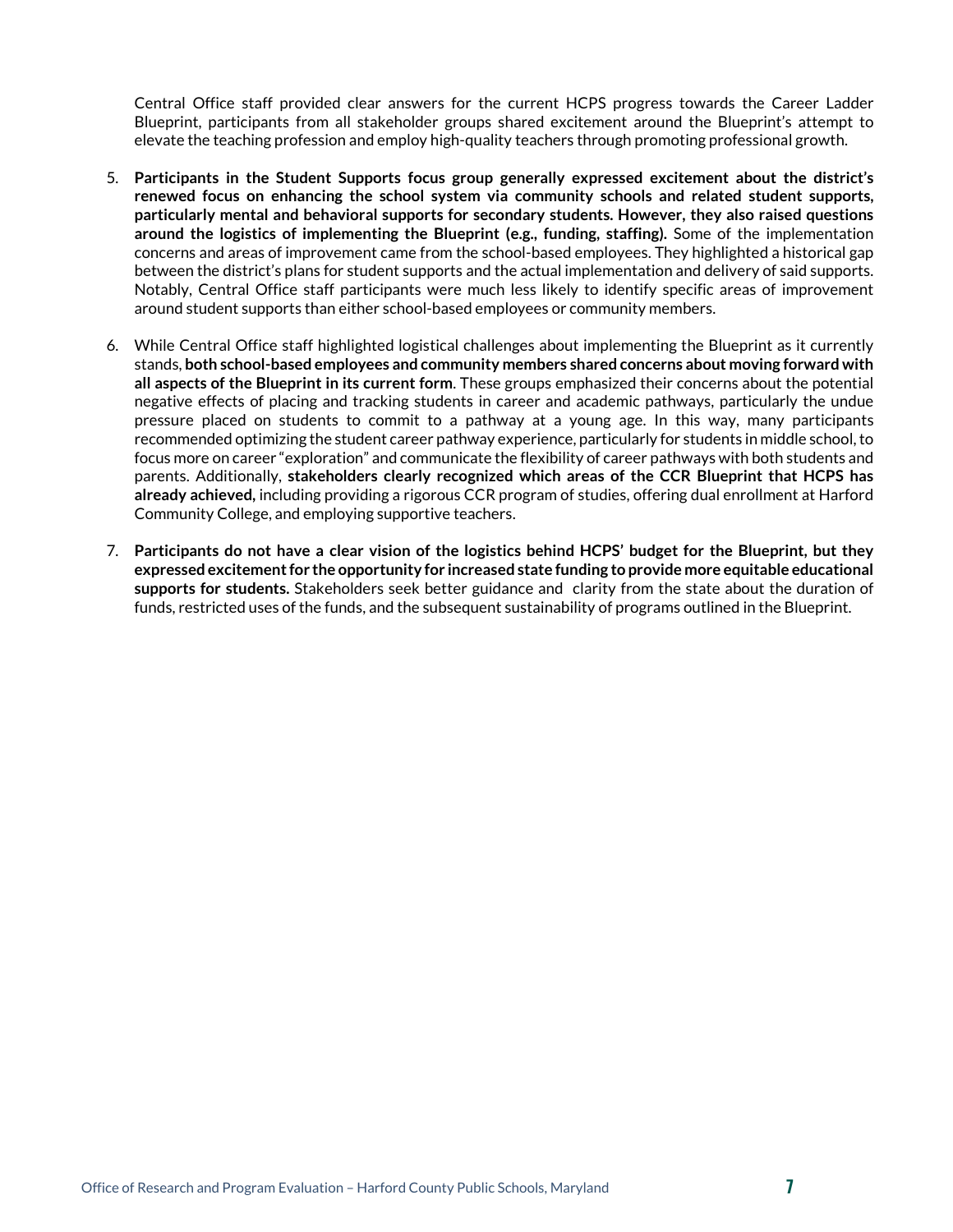# <span id="page-7-0"></span>**ANALYSIS: STAKEHOLDER FEEDBACK**

The following section provides a summary of the stakeholder feedback captured in the HCPS' Blueprint Stakeholder Meetings Survey following participation in HCPS-led focus groups. Each subsection is organized by Blueprint focus area as well as individual survey questions. Where possible, researchers also segmented the analysis by stakeholder group. The numbers in the table below represent the number of focus group members who completed the survey portion of the discussion. All members of the focus groups (focus area) were given the opportunity to complete the survey form but some members chose not to complete the form.

| <b>FOCUS AREA</b>                     | <b>CENTRAL OFFICE</b><br><b>STAFF</b> | <b>SCHOOL-BASED</b><br><b>EMPLOYEES</b> | <b>COMMUNITY</b><br><b>MEMBERS</b> | <b>TOTAL SURVEY RESPONSES</b><br><b>IN FOCUS GROUP</b> |
|---------------------------------------|---------------------------------------|-----------------------------------------|------------------------------------|--------------------------------------------------------|
| <b>Early Childhood Education</b>      | 11                                    | Ô                                       | $\circ$                            | 23                                                     |
| <b>Career Ladder</b>                  | 14                                    |                                         |                                    | <b>20</b>                                              |
| <b>Student Supports</b>               |                                       |                                         |                                    | 17                                                     |
| <b>College &amp; Career Readiness</b> |                                       | Ô                                       |                                    | 16                                                     |
| <b>Budget Office</b>                  |                                       |                                         | $\overline{\phantom{0}}$           |                                                        |
| Total                                 | 39                                    |                                         |                                    | 78                                                     |

# <span id="page-7-1"></span>**EARLY CHILDHOOD EDUCATION**

#### **QUESTION #1**

What do stakeholders find exciting about the Blueprint?

**Stakeholders from all groups most frequently referenced their excitement about increasing high-quality ECE opportunities.** Many believed pre-kindergarten should be universally offered to families, and the Blueprint presents a path towards achieving this goal.

 **Central Office** <sup>s</sup>**taff:**Nine out of eleven Central Office participants expressed excitement around expanding high-quality ECE programming by increasing the number of programs and expanding capacity to serve more students in the community. Additionally, seven out of 11 Central Office participants referenced the expected benefits of expanded ECE programming on young students' overall readiness to learn (e.g., elasticity, ability to learn and apply new information). These participants mentioned the positive impact of ECE on students' success in kindergarten through high school.

Three Central Office employees also look forward to involving the community (e.g., Early Childhood Advisory Council).

 **School-based employees:** Five out of six school-based employees were excited about the increase in program accessibility and the subsequent academic/social-emotional learning benefits ECE has on students' school readiness. Only one participant referenced the positive impact they expect to see through collaborating with the community providers.

 **Community members**: Four participants were excited about expanding accessibility to ECE programs to help prepare students for school. Specifically, two community members expressed that the Blueprint may bring the district closer to providing full-day pre-kindergarten options for all students.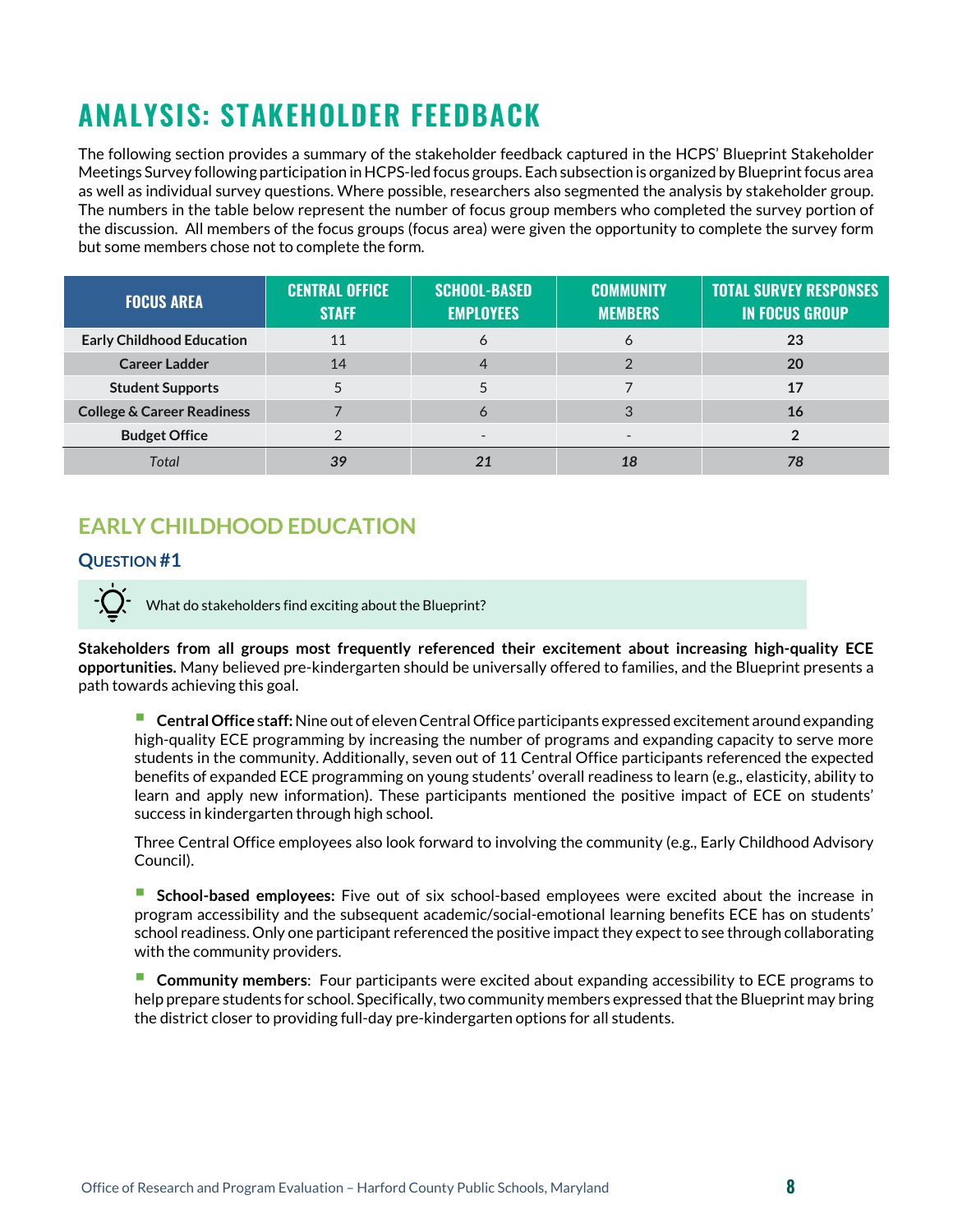#### **QUESTION #2**

What do stakeholders find challenging or concerning about the Blueprint?

**Stakeholder groups differed in their most significant concerns about the Blueprint.** Each stakeholder group focused on concerns that directly affect their work or experience. For example, while school-based employees focused on the impacts of the Blueprint on staff capacity, community members focused on parent engagement. Additionally, some participants remain confused about the enrollment process and the tiered system.

 Several **Central Office staff** participants questioned the Blueprint's ability to effectively manage private daycares, particularly around the quality of care provided and ensuring that private daycares align with the Maryland Common Core standards. Eight out of 11 participants expressed concerns about the logistics of private providers and the logistics related to capacity (e.g., both facilities and staff) and enrollment (e.g., vouchers, tiered systems), and professional development. Multiple participants found funding and implementation unknowns challenging.

 **School-based employees** were most concerned about the ECE offered at in-school programs. Five out of six participants had questions about logistics, such as the impact more students will have on staff capacity, facilities, and even transportation protocols (e.g., walker boundaries, mixed ages on school buses). Unlike the Central Office group, only one participant expressed concern over the private ECE providers' quality of care and alignment to standards.

**Three out of five community members** found parent engagement to be the most challenging Blueprint area. Because this stakeholder group shared excitement about the increased accessibility of ECE programs, they also showed concern about the Blueprint's ability to properly connect parents to the programs, particularly those in most need. Two also showed concern over not having enough staff and resources to provide the high-quality ECE outlined in the Blueprint.

#### **QUESTION #3**

On what aspects of the Blueprint has HCPS already made progress?

**Stakeholders agreed that much of the framework necessary to create a successful early childhood education program already exists within HCPS.** Notably, Central Office staff and school-based employees were much more knowledgeable of the internal district progress than community members. As such, the former groups offered positive feedback around current efforts to expand full-day pre-kindergarten and communicate the importance of ECE, while community members focused on their positive experiences with current teachers.

 Over half of the <sup>11</sup> **Central Office staff** participants strongly applauded the existing efforts of HCPS to expand quality full-day pre-kindergarten at many schools. Four Central Office staff also mentioned how the current relationships HCPS has with community daycare providers will continue to grow in time (e.g., Early Childhood Advisory Council, Thrive by Five). A few participants also pointed out benchmarks and standards from the Blueprint that align with HCPS' current efforts and initiatives to expand ECE (e.g., cross-group initiatives, enrollment expectations, Social-Emotional Competence in Infants and Young Children)

 **School-based employees:** Four participants echoed the Central Office staff's sentiments and mentioned the current efforts to expand full-day pre-kindergarten. All six participants expressed satisfaction with the expanded conversation about ECE and its importance, particularly through the North Star initiatives.

 While some **community members** felt they did not have enough information about current HCPS operations and progress toward the Blueprint goals, three out of six participants praised the current teachers in pre-kindergarten programs and teachers throughout the district.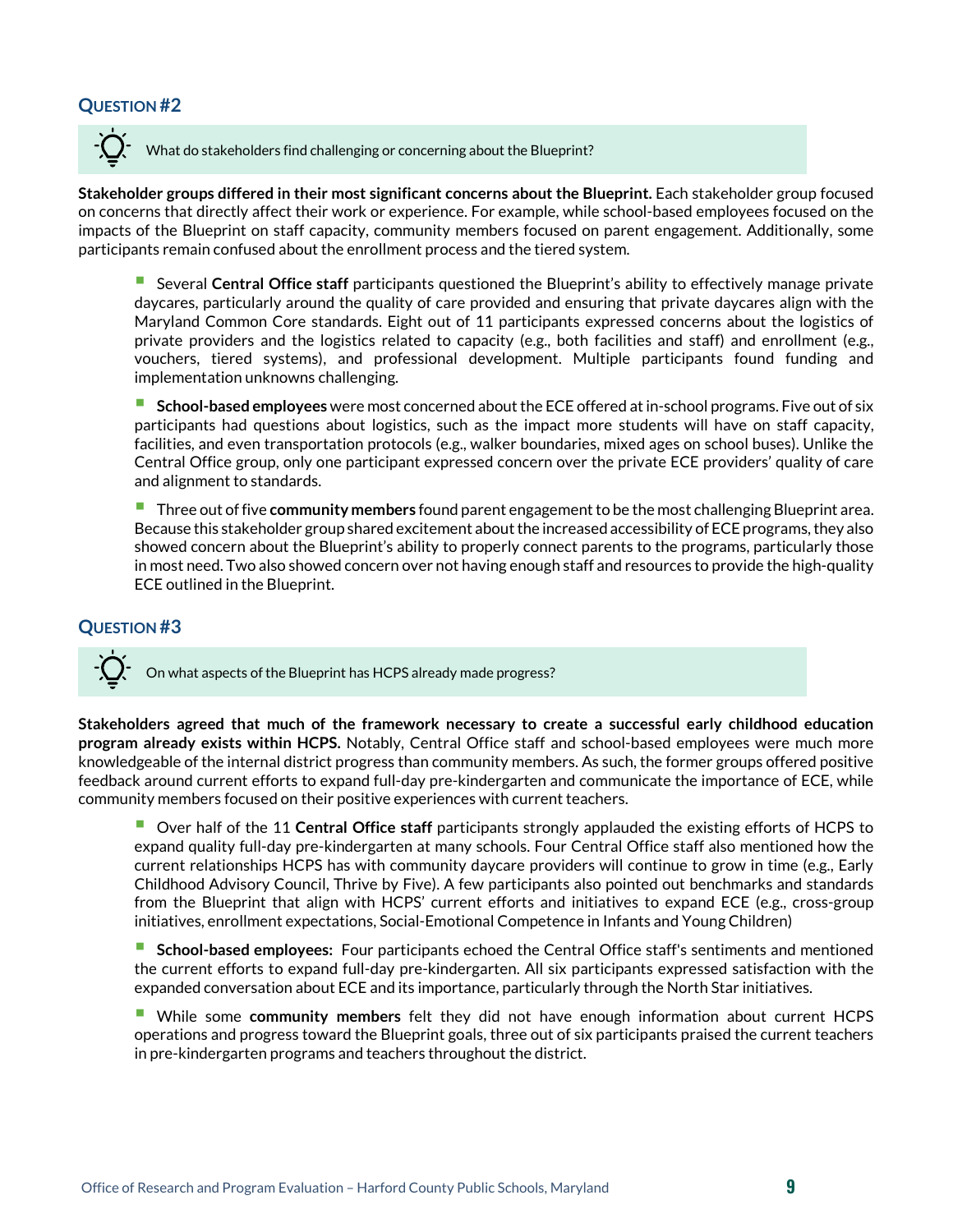#### **QUESTION #4**



On what aspects of the Blueprint does HCPS need to focus?

#### **Stakeholders held less consensus around the aspects HCPS needs to focus on compared to other survey questions.**

 **Central Office** employees' perceptions were the least cohesive, as few participants shared similar views. Some recommended the district provide more professional support to private ECE providers to ensure the HCPS and private provider experiences are comparable (e.g., professional development, coaching, funding, staffing). Other recommendations focused on solidifying the long-term plan for HCPS ECE (e.g., how many programs are needed and implemented; capacity to provide regional special education programs if the goal is to expand pre-kindergarten access).

 **School-based employees** focused their recommendations more on the district's capacity to deliver highquality instruction. Two participants described current situations where large class sizes and/or a lack of differentiated materials prohibits teachers from meeting each student's academic and social-emotional needs. These occurrences underscore many employees' hope that the expansion of pre-kindergarten programs will improve students' readiness to learn. A few participants mentioned that the district needs to offer sufficient pre-kindergarten programs, either through private or HCPS programs.

 All six **community members** described situations in which HCPS could improve communication. They presented questions around class sizes, funding, pre-kindergarten enrollment options, and the overall benefit of the Blueprint on families and ECE. Recommendations included posting information at local community sites (e.g., grocery stores, pharmacies) or on a specific FAQ district website.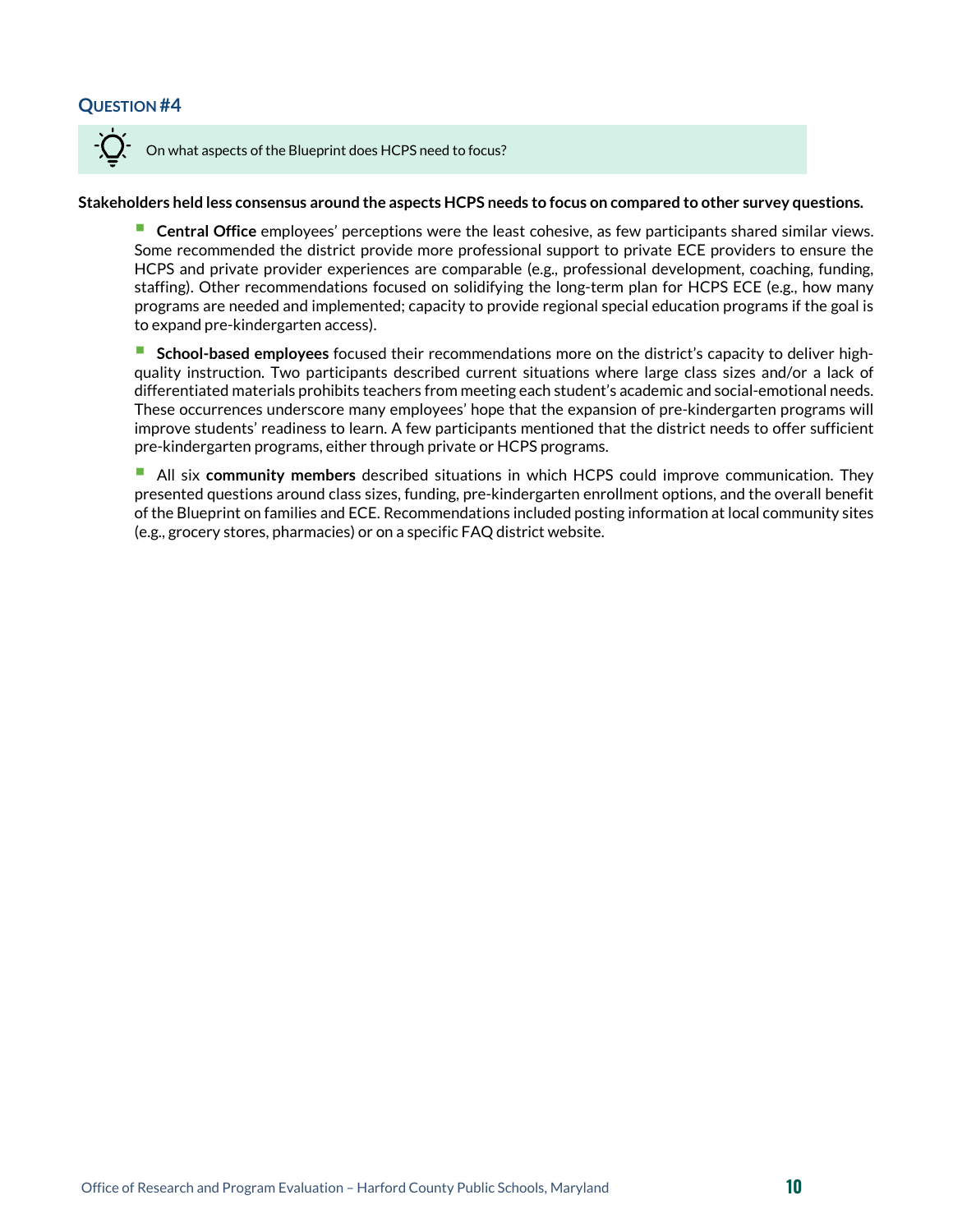#### **SAMPLE RESPONSES – EARLY CHILDHOOD EDUCATION**

The table on the following page highlights sample responses from every stakeholder group for each survey question related to Early Childhood Education.

|                                                              | <b>SAMPLE RESPONSES</b>                                                                                                                                                                                                                                                                                                                                                                                                                                                                                                                                                                                                  |                                                                                                                                                                                                                                                                                                                                                                                                                                                                                                                                    |                                                                                                                                                                                                                                           |
|--------------------------------------------------------------|--------------------------------------------------------------------------------------------------------------------------------------------------------------------------------------------------------------------------------------------------------------------------------------------------------------------------------------------------------------------------------------------------------------------------------------------------------------------------------------------------------------------------------------------------------------------------------------------------------------------------|------------------------------------------------------------------------------------------------------------------------------------------------------------------------------------------------------------------------------------------------------------------------------------------------------------------------------------------------------------------------------------------------------------------------------------------------------------------------------------------------------------------------------------|-------------------------------------------------------------------------------------------------------------------------------------------------------------------------------------------------------------------------------------------|
| <b>THEME</b>                                                 | <b>Central Office Staff</b>                                                                                                                                                                                                                                                                                                                                                                                                                                                                                                                                                                                              | <b>School-Based</b><br><b>Employees</b>                                                                                                                                                                                                                                                                                                                                                                                                                                                                                            | <b>Community Members</b>                                                                                                                                                                                                                  |
| What is exciting about<br>the Blueprint?                     | "The opportunity to provide<br>additional, high-quality PreK<br>education for young children<br>in Harford County. This work<br>has been the focus of the Early<br>Childhood Advisory Council<br>and will provide the resources<br>to increase the number of<br>children entering school ready<br>to learn."                                                                                                                                                                                                                                                                                                             | "We have seen the positive<br>impact when young children<br>attend pre-school. Recently<br>we have seen the negative<br>impact of when<br>young<br>children do not attend pre-<br>school. Early intervention in<br>regard to early identification<br>of special education services<br>pivotal<br>for<br>student<br>are<br>Early childhood<br>success.<br>education has the potential to<br>positively<br>impact<br>early<br>intervention."                                                                                         | "It was exciting to hear the<br>direction early childhood<br>education is going in to make<br>things more accessible and<br>available."                                                                                                   |
| What is challenging or<br>concerning about the<br>Blueprint? | "I think it is a challenge to<br>monitor and regulate private<br>daycares and pre-schools.<br>From my work in the past with<br>early learning grants, we<br>planned<br>several<br><b>PD</b><br>opportunities with private<br>daycares and attendance was<br>not very good. I think the<br>curriculum and instructional<br>practices being provided to<br>students in private daycares<br>and in our HCPS preschools<br>should align to Maryland<br>College and Career Ready<br>Standards so that students<br>have a solid program and<br>experience in early literacy,<br>numeracy<br>and<br>social/emotional learning." | "I am concerned that some<br>private pre-schools will be<br>funded that are not effective,<br>successful or do not teach the<br>curricula framework<br>for<br>Prekindergarten<br>students<br>(Maryland Common Core<br><b>State</b><br>Curriculum<br>Framework)."<br>"Staffing issues, class sizes,<br>impact on school personnel,<br>modes of transportation -<br>how to best mix in three- and<br>four-year-olds with 11 and<br>12-year-olds?<br>Radius<br>0f<br>walker boundaries, especially<br>for three- and four-year-olds." | "The ability to reach those in<br>need the most, reaching<br>parents to ensure awareness,<br>and missing some students<br>due to resource constraints."<br>"As of right now just finding<br>out what the income bracket<br>will be."      |
| On what aspects of the<br><b>Blueprint is HCPS</b><br>ahead? | "We already have 9 full day<br>Pre-K programs in our system<br>and 14 half day programs. We<br>already collaborate some with<br>our daycare facilities. (Much<br>more collaboration will be<br>required potentially)."                                                                                                                                                                                                                                                                                                                                                                                                   | "Having North Star initiatives<br>already laid out will serve as a<br>foundation for us to build<br>upon. Many of our schools<br>some variation of<br>have<br>preschool and are familiar<br>with the needs. However, we<br>need to be cautious when<br>setting realistic goals for Pre-<br>$K$ ."                                                                                                                                                                                                                                  | "Without<br>knowing<br>where<br>others are in the process, it is<br>premature to answer this<br>question. However, HCPC<br>seems to have a workable plan<br>in place and has captured<br>inputs from the community."<br>"Great teachers." |

#### **Sample Responses from Survey Feedback: Early Childhood Education**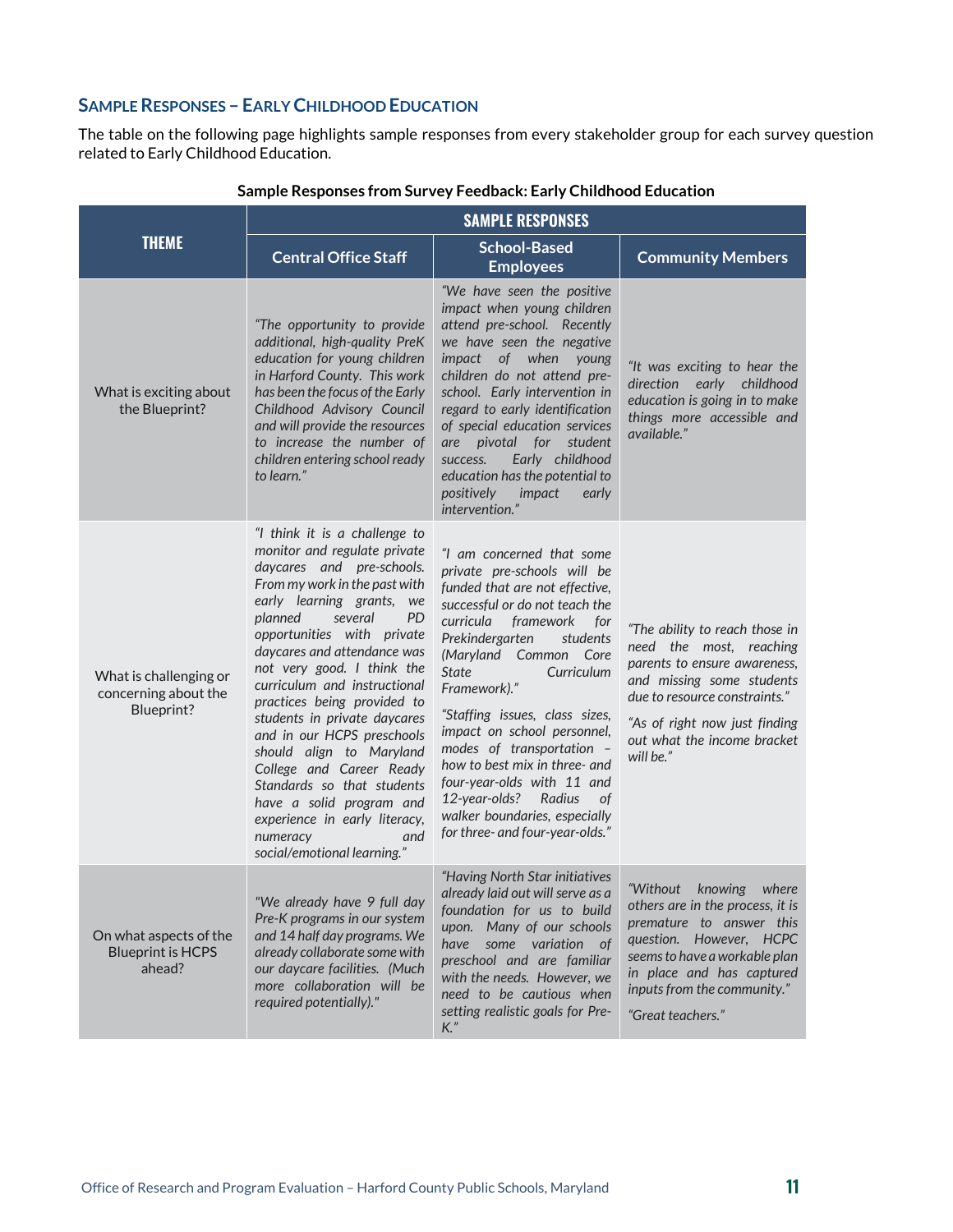|                                                                        | <b>SAMPLE RESPONSES</b>                                                                                                                                                                             |                                                                                                                                                                                                                                                                                              |                                                                                                                                                                                                                                                                                                                        |
|------------------------------------------------------------------------|-----------------------------------------------------------------------------------------------------------------------------------------------------------------------------------------------------|----------------------------------------------------------------------------------------------------------------------------------------------------------------------------------------------------------------------------------------------------------------------------------------------|------------------------------------------------------------------------------------------------------------------------------------------------------------------------------------------------------------------------------------------------------------------------------------------------------------------------|
| <b>THEME</b>                                                           | <b>Central Office Staff</b>                                                                                                                                                                         | <b>School-Based</b><br><b>Employees</b>                                                                                                                                                                                                                                                      | <b>Community Members</b>                                                                                                                                                                                                                                                                                               |
| On what aspects of the<br><b>Blueprint does HCPS</b><br>need to focus? | "While we have done some"<br>work<br>(professional<br>learning/partnering) with our<br>private providers. I think this<br>is an area that needs to be<br>intentional<br>and<br>more<br>deliberate." | "[HCPS]<br>should focus on<br>school sizes to accommodate<br>additional classes, staff and<br>students."<br>and<br>"Focused<br>support<br>oversight.<br>Purposeful<br>seamless<br>alignment<br>and<br>with<br>integration<br>clear<br>expectations into all schools<br>will ensure success." | "More engagement is needed<br>to get the word out about the<br>Blueprint and how it benefits<br>students, parents, HCPS, and<br>the community as a whole."<br>"Need to communicate what<br>is a grant opportunity vs.<br><b>Need</b><br>funding.<br>sustained<br>full<br>campaign<br><b>or</b><br>communication plan." |

#### **Important Note:**

• Please note that sample responses/quotes (comments provided by members of the focus groups) are reproduced nearly verbatim with few edits to correct typos when needed.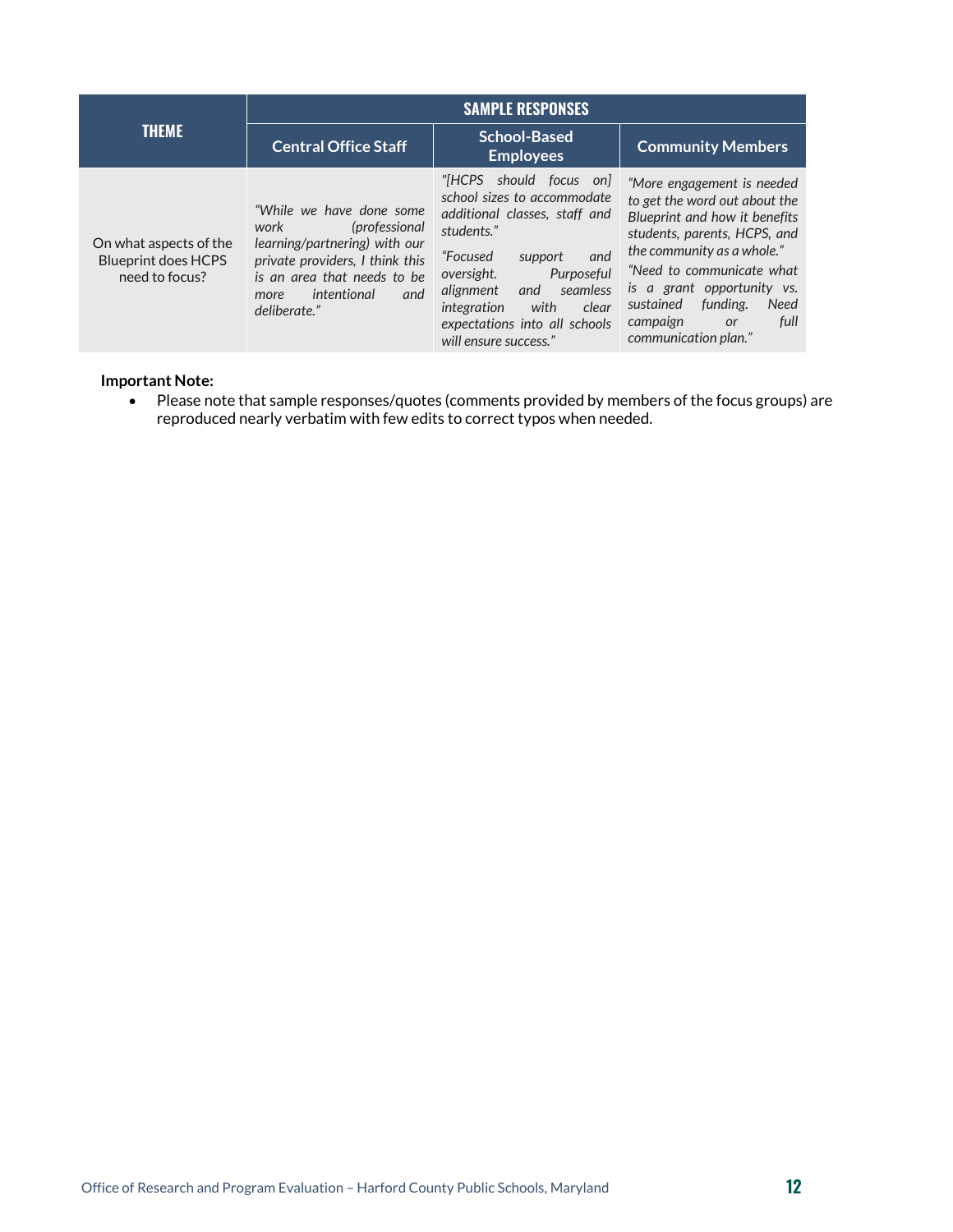## <span id="page-12-0"></span>**CAREER LADDER**

#### **QUESTION #1**

What do stakeholders find exciting about the Blueprint?

In general, **stakeholders were most excited about the Blueprint's attempt to elevate the teaching profession.**  At least one participant in each stakeholder group shared the perspective that the Career Ladder will improve teacher retention and positively impact students.

 The two **community members** shared excitement around the overall future impact the Blueprint will have on both the teaching profession and HCPS students.

 **School-based employees** and **Central Office staff** also appreciated HCPS' effort to invest more in its teaching staff and the quality of instruction. School-based employees tended to focus more on the impact on current HCPS employees. They were excited about the dual mission of the Blueprint: incentivizing more teachers to increase their qualifications while rewarding already accomplished teachers by increasing compensation. Two participants also highlighted how the Blueprint provides more opportunities for highly-qualified teachers to work in priority schools, which best supports students' needs.

 **Central Office** employees shared these perspectives on the anticipated impact on retention of current HCPS employees, but they also emphasized the Blueprint's additional focus on external recruitment efforts. Almost half of all Central Office participants mentioned the potential for the Blueprint to expand recruitment and hiring initiatives, particularly to attract diverse candidates.

#### **QUESTION #2**

What do stakeholders find challenging or concerning about the Blueprint?

#### **Each stakeholder group identified different challenges with the Blueprint.**

 **School-based employees** focused on staffing challenges and the subsequent impact on students. Three out of four participants were concerned with the increased emphasis on teachers spending less time in classrooms as they move toward National Board Certified (NBC). They cited logistical challenges for covering teaching positions with administrators who work in other buildings as well as instructional impacts on students if schools consistently rely on substitutes for coverage.

 Like the school-based employees, **Central Office staff** also brought up concerns around logistics, including staffing, an "overemphasis" on NBC, and even financial concerns (e.g., once the Kirwan funding runs out). For Central Office staff, several expect changing teachers' perspectives on career advancement will be challenging, particularly when considering the negotiations that will need to be made with the teachers' union. They expected it will be difficult to incentivize tenured teachers to invest time into receiving certifications. Moreover, many Central Office staff expressed concern with changing the teaching culture at HCPS schools; they anticipate friction between younger teachers, who are incentivized to receive additional NBC certifications, and the tenured teachers, who believe in "doing their time."

 Lastly, although one **community member** appreciated the "lofty" goals the Blueprint sets, the participant foresees challenges with the amount of money and effort required to reach these goals. The other community member focused more on the parent experience with teachers, stressing that parent feedback and communication need to be at the forefront of teachers' successful career advancement.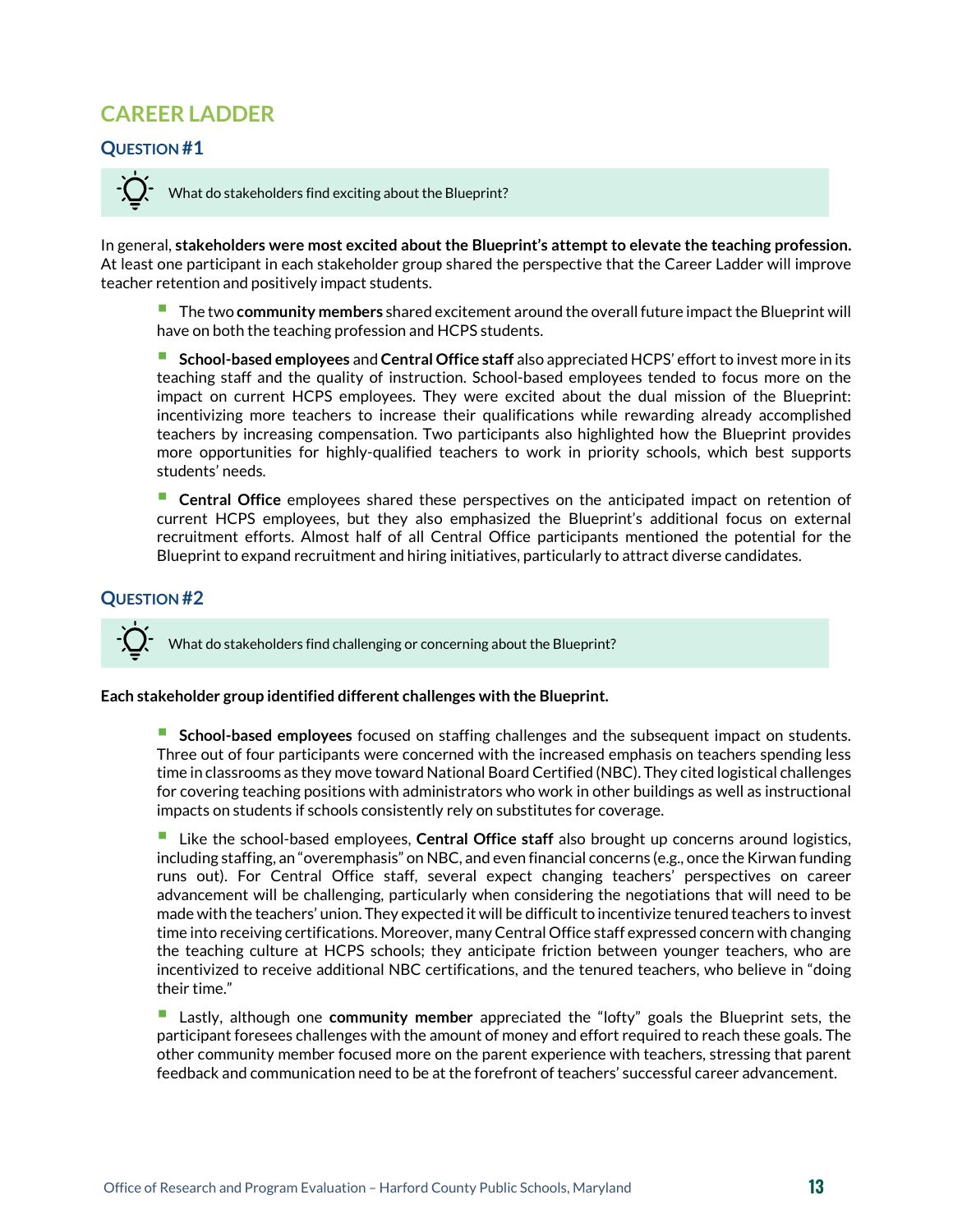#### **QUESTION #3**

On what aspects of the Blueprint has HCPS already made progress?

Out of all stakeholder groups, only the **Central Office** staff had clear ideas on the progress HCPS has made on the Blueprint. Four participants out of 14 mentioned progress made with the current professional development offerings (e.g., coaching), particularly in terms of its value for new hires. Five participants pointed to the current starting salary as competitive with other districts in the state. Finally, four participants thought the district already has procedures in place for its diverse hiring initiative through the work of the Equity Office.

The other stakeholder groups did not share cohesive perspectives. Two out of four **school-based employees** do not think the district is ahead on any aspects of the Blueprint, while the other two find progress in the district's elevation of highly qualified NBC teachers through salary increases or opportunities to share their experiences with other teachers. One **community member** emphasized the district's "great" teachers, while the other did not feel equipped to provide an answer.

#### **QUESTION #4**

On what aspects of the Blueprint does HCPS need to focus?

Of the 14 Central Office participants, only eight provided relevant answers to this question, and school-based employees and community members similarly had lower response rates within their respective groups. With that said, the broad trend is that **HCPS still has room to develop better internal structures that will allow the Blueprint to succeed.** Some suggestions include:

- *Requiring administrators to spend time teaching classes;*
- *Allocating additional planning time for teachers;*
- *Offering professional development for administrators;*
- *Using equity lens for internal promotions to increase diverse hiring;*
- *Establishing salary increases to compensate those who pursue career ladder; and*
- *Gathering parent feedback about teachers, along with celebrating teachers more often.*

Two Central Office staff participants noted areas of improvement—allocation of resources and distribution of information—but believed these to be outside the district's control.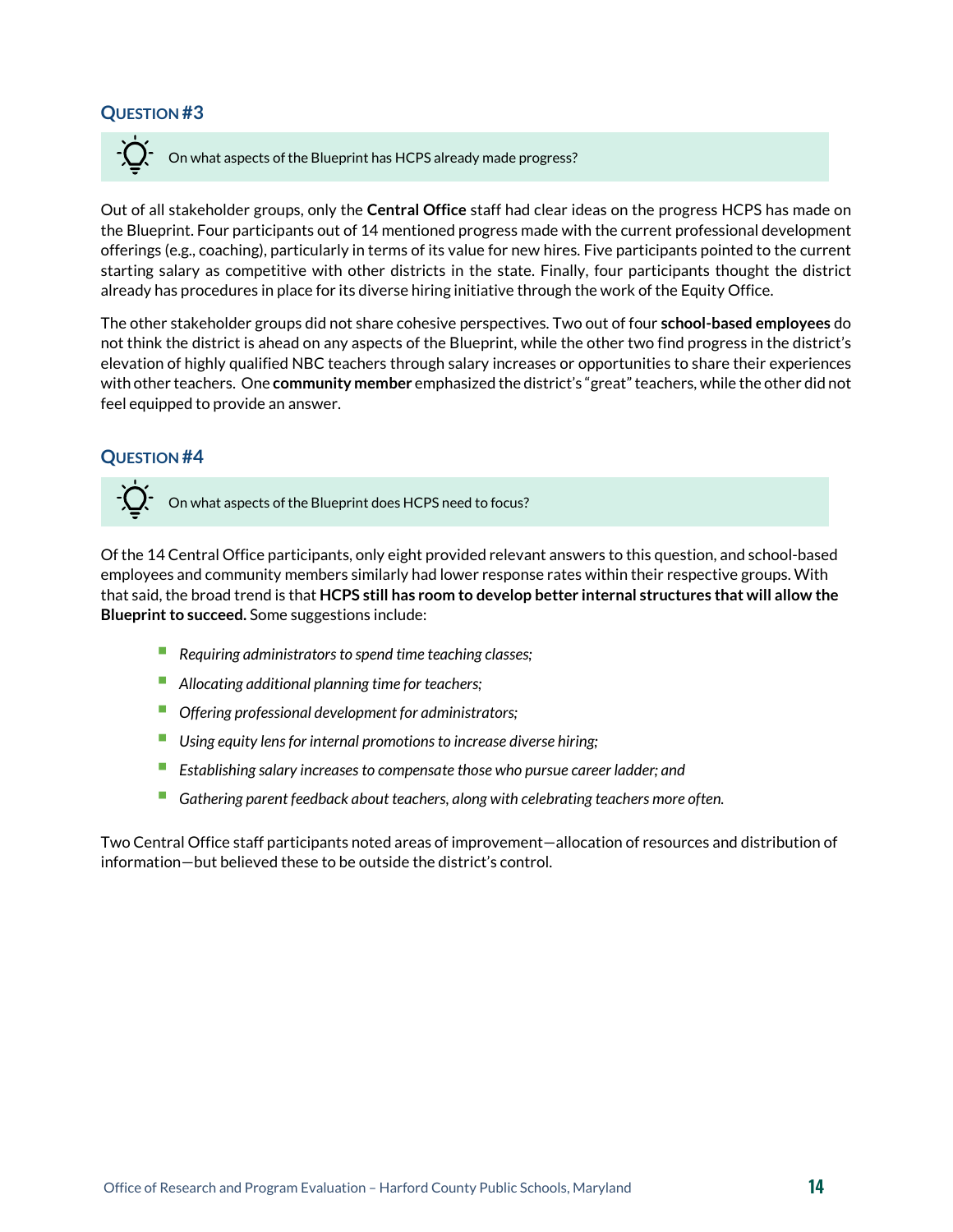#### **SAMPLE RESPONSES –CAREER LADDER**

The table below highlights sample responses from every stakeholder group for each survey question related to Career Ladder.

|                                                                        | <b>SAMPLE RESPONSES</b>                                                                                                                                                                                                                                                                                                                                          |                                                                                                                                                                                                                                                               |                                                                                                                                                                                                               |
|------------------------------------------------------------------------|------------------------------------------------------------------------------------------------------------------------------------------------------------------------------------------------------------------------------------------------------------------------------------------------------------------------------------------------------------------|---------------------------------------------------------------------------------------------------------------------------------------------------------------------------------------------------------------------------------------------------------------|---------------------------------------------------------------------------------------------------------------------------------------------------------------------------------------------------------------|
| <b>THEME</b>                                                           | <b>Central Office Staff</b>                                                                                                                                                                                                                                                                                                                                      | School-Based<br><b>Employees</b>                                                                                                                                                                                                                              | <b>Community Members</b>                                                                                                                                                                                      |
| What is exciting about<br>the Blueprint?                               | "The potential to expand<br>career opportunities in the<br>capitalize<br>system,<br>on<br>and<br>employee<br>expertise,<br>potential<br>to<br>expand<br>recruitment initiatives. "<br>"Incentives for best teachers<br>to remain in classrooms and<br>compensation to do<br>SO.<br>Differentiated salaries and<br>incentives for high needs<br>schools"          | "In theory, increasing salaries<br>training<br>could<br>and<br>be<br>motivators<br>to<br>increase<br>number of exemplar teachers<br>in front of students."                                                                                                    | "I like the idea of supporting<br>teachers and elevating the<br>profession."                                                                                                                                  |
| What is challenging or<br>concerning about the<br>Blueprint?           | "There will be numerous<br>challenges, both financial and<br>work completion. We will<br>need to work closely with the<br>unions and human resources<br>to identify new leadership<br>steps of the career ladders."<br>"Changing the entrenched<br>belief about career paths in<br>HCPS, and changing the belief<br>that new teachers need to 'do<br>their time" | "If more administrators are in<br>the classroom, who will be<br>able to pick up the workload?<br>We already saw the negative<br>of<br>impact<br>splitting<br>administrators between two<br>buildings, and reverted back<br>to filling those positions"        | "[The Blueprint] sets very lofty"<br>goals that will require a<br>tremendous amount of money<br>and effort to achieve."<br>"Need a standard expectation<br>for communication<br>from<br>teachers to parents." |
| On what aspects of the<br><b>Blueprint is HCPS</b><br>ahead?           | <b>The</b><br>salary schedule<br>is<br>competitive (top 5 in the<br>state) and on its way to the<br>\$60K.<br>required<br>[The]<br>Blueprint] aligns nicely with<br>North Star, and [HCPS is]<br>already looking at diversity in<br>our recruitment and retention<br>work in collaboration with the<br>Equity Office"                                            | "Providing opportunities for<br>teachers to<br>share<br>their<br>experiences with becoming an<br>NBC and inspiring others to<br>do the same."<br>"Placing<br>premium<br>a<br>on<br>highly<br>steering<br>qualified<br>teachers to low performing<br>schools." | "I'm really not sure, especially<br>since I'm not aware of the<br>schedule."<br>"Great teachers."                                                                                                             |
| On what aspects of the<br><b>Blueprint does HCPS</b><br>need to focus? | "In terms of career ladder, I<br>think we are behind in<br>structures that would allow<br>teachers<br>have<br>to<br>new<br>additional planning time."                                                                                                                                                                                                            | "Requiring administrators to<br>spend time teaching classes."                                                                                                                                                                                                 | "[HCPS] needs to celebrate<br>teachers of the year in every<br>school.<br><b>Needs</b><br>strong<br>where<br>incentive<br>program<br>parents also support the<br>teachers and celebrate their<br>work."       |

#### **Sample Responses from Survey Feedback: Career Ladder**

#### **Important Note:**

• Please note that sample responses/quotes (comments provided by members of the focus groups) are reproduced nearly verbatim with few edits to correct typos when needed.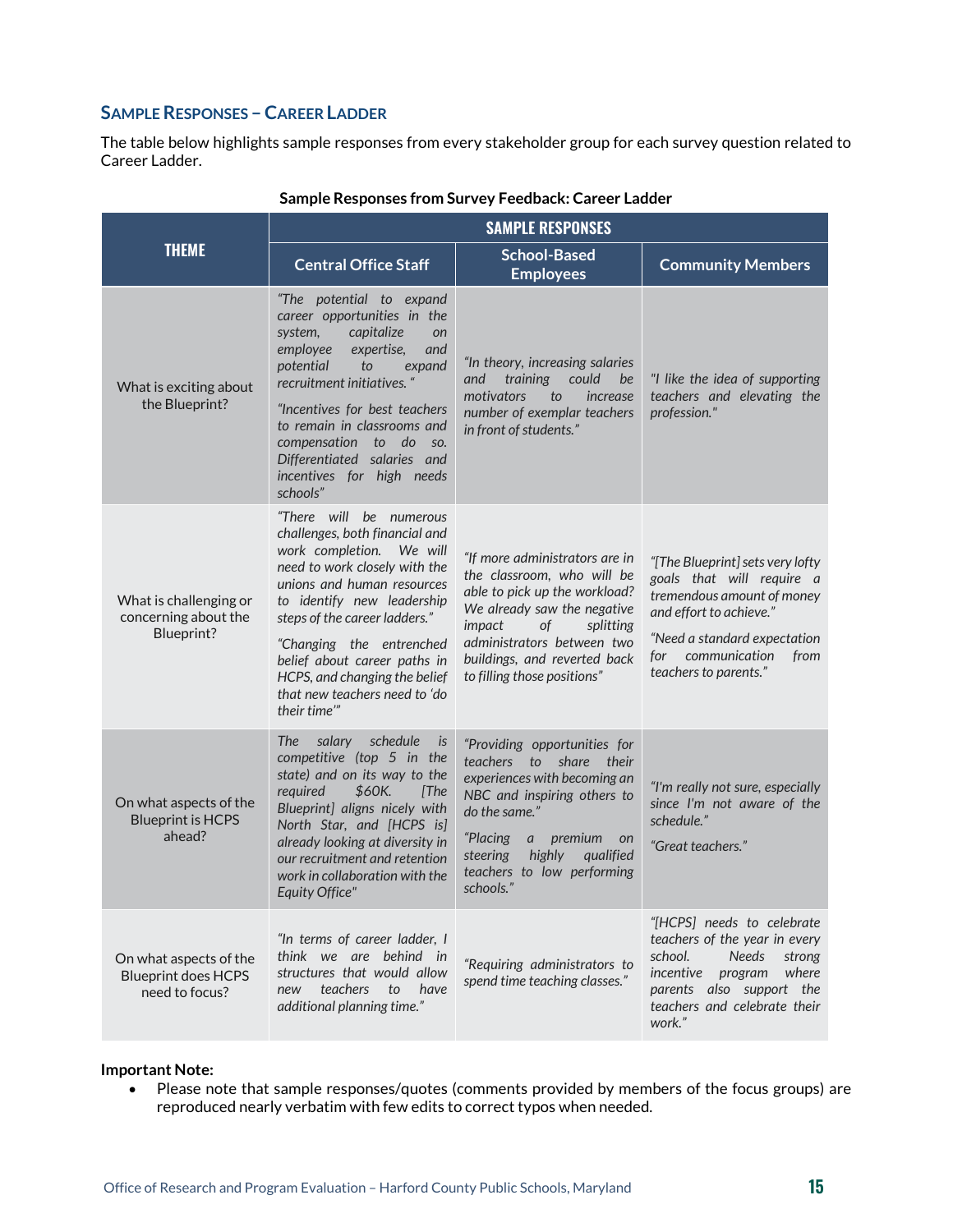## <span id="page-15-0"></span>**STUDENT SUPPORTS**

#### **QUESTION #1**

What do stakeholders find exciting about the Blueprint?

**Participants from all stakeholder groups expressed excitement about the renewed focus on enhancing the school system and subsequent student supports.** Community members especially appreciated the inclusion of the community with the community school model. Three HCPS employees—representing both Central Office and school-based participant groups—expressed excitement around how the Blueprint seems to integrate well with many of the current strategies in place. They foresee a more efficient use of resources now that Blueprint and the HCPS North Star initiative are aligned, and this alignment of visions will only benefit students in the short- and long-term.

**Even more prevalent among most Central Office, school-based employees, and community members is the enthusiasm around increasing much-needed supports for students.** While all student support areas were mentioned by participants (e.g., academic, mental, physical, behavioral), the mental and behavioral supports are the most anticipated. Specifically, some community members mentioned excitement around trauma-informed instruction, and some school-based employees emphasized how secondary students especially need mental health support.

#### **QUESTION #2**

What do stakeholders find challenging or concerning about the Blueprint?

**Participants in the Student Supports focus group generally raised questions about the logistics of implementing the Blueprint.** While the Central Office participants tended to question the district on their accountability and evaluation plans, school-based employees called the district to hire more personnel. Moreover, Central Office staff and community members shared concerns that the provided funding may not be enough to successfully implement all the supports outlined in the Blueprint.

 **Central Office staff:** Three participants had questions around accountability, data reporting, and evaluation. They stressed the importance of holding the district accountable for the plan's goals, but they also see challenges around data reporting. Two participants questioned whether the district is adequately prepared to implement some of the initiatives, particularly those related to staffing and funding.

 **School-based employees:** Employees identified challenges with implementation and consistency in providing student support. One challenge school-based employees foresee is providing systematic support to all students, especially those facing certain barriers such as family mobility and poverty. Another participant questioned how these students will travel from one school to another and how the district will provide wrap-around services for all years (e.g., ECE to secondary grades). All five participants believed hiring more staff will allow the district and schools to better manage the implementation of the Blueprint.

 **Community members:** Two participants raised concerns over the program's cost, both in terms of time and effort, as well as long-term funds. One community member foresees a challenge in connecting parents across different communities to leverage expertise. Another community member did not provide specific examples of the "several challenges" they foresee, but said they would appreciate more clarity and details aboutthe program, particularly as it relates to magnet schools and gifted and talented programs.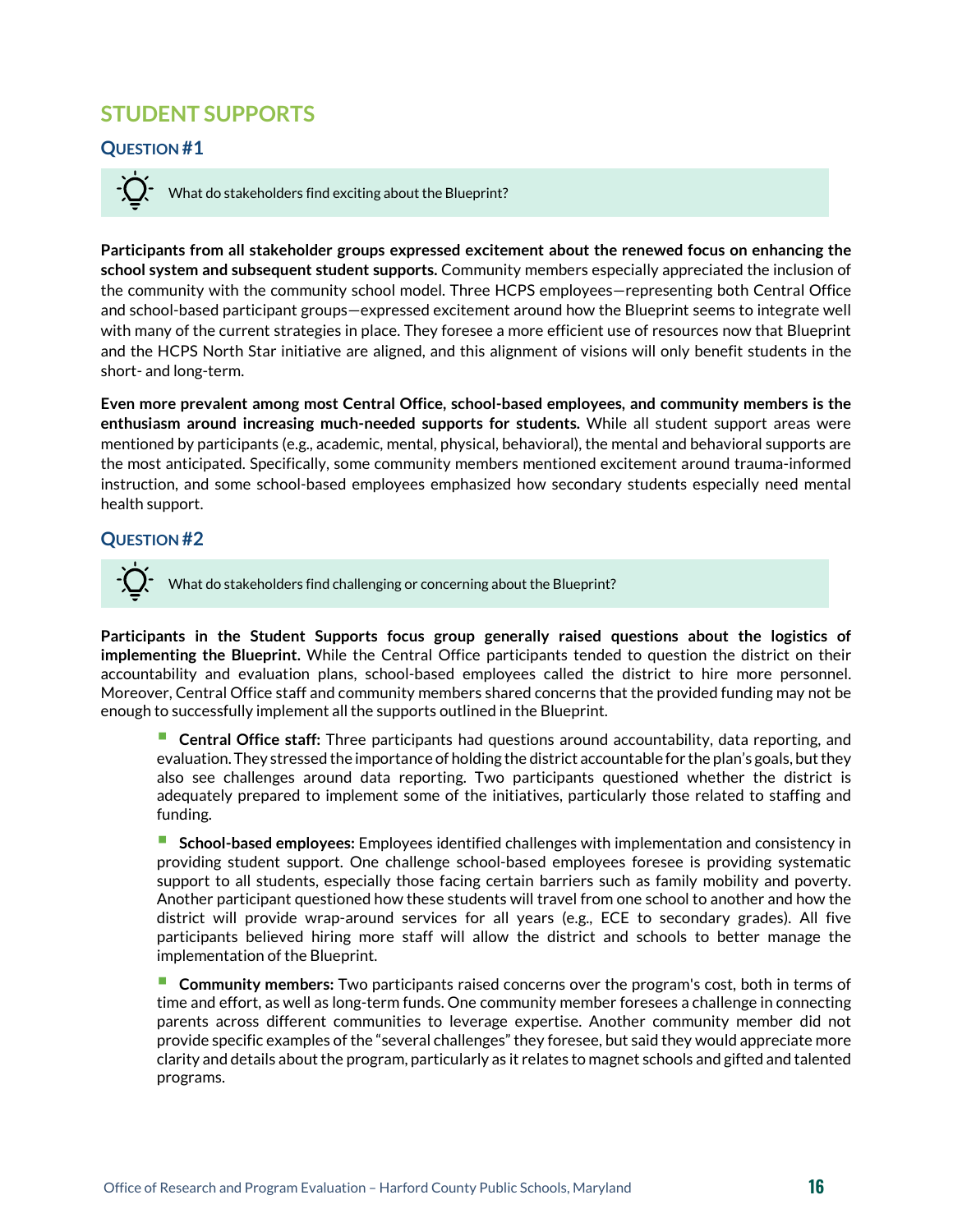#### **QUESTION #3**

On what aspects of the Blueprint has HCPS already made progress?

**At least one member from each stakeholder group expressed satisfaction with students' current academic and mental health supports.** Additionally, at least one member from each stakeholder group mentioned the progress HCPS has made toward establishing community schools.

 **Central Office** participants tended to focus their feedback on staffing and staff preparation. For example, of the five Central Office participants, two shared the perspective that HCPS has already made progress toward the Blueprint by increasing the professional training for staff on behavioral health and trauma-informed instruction. One of these participants also referenced helpful resources and programs currently in place, such as mental health coordinators and community schools. Another participant mentioned the progress HCPS has made in terms of developing an equity mindset and approach to decision-making and program planning.

**School-based employees**, on the other hand, tended to focus more on the impact HCPS programs have on students. Three out of five participants referenced how current HCPS programs successfully support the mental health and academic learning of students, such as tutoring, summer school, the Behavior Health Service Coordinator, and School Health and Wellness teams.

 **Community members** instead emphasized the current progress toward community school programming, particularly current school events that involve the community.

#### **QUESTION #4**

On what aspects of the Blueprint does HCPS need to focus?

**Central Office staff participants were much less likely to identify specific areas of improvement around student supports than either school-based employees or community members.** Indeed, a**lmost all school-based employees pointed to an existing gap between the plans the district outlines for student supports and the actual implementation of said supports. Community members see room to improve parent communication about supports as well as the inclusivity of student supports.** 

 **Central Office Staff:** Notably, most Central Office employees did not offer any feedback around growth opportunities. Three out of the five participants indicated that they are still learning about the Blueprint and are unsure of areas in which HCPS needs to focus. The other two participants had various suggestions, ranging from continued work on supporting the whole child through an equity lens to hiring additional staff to assist with the increased cost of community schools.

 **School-based employees:** School-based employees offered significant areas of improvement for student mental health supports, unlike their Central Office counterparts. Four out of five participants highlighted a perceived disconnect between the district plans for student supports and the actual implementation and delivery of the supports. They tended to highlight a lack of consistency of the mental health and social-emotional learning supports offered across the student experience and noted a break in continuity between elementary and secondary supports. Additionally, one participant explained the current expectations of staff to support students exceeds their capacity. Another emphasized that English Language Learner (ELL) supports are still "emerging."

 **Community members:** Community members emphasized various areas of improvement, but several identified parent communication as a desired district priority. With more community school programming in the future, these participants seek more thorough communication about available student supports, particularly for disengaged or hard-to-reach parents who may be unaware of the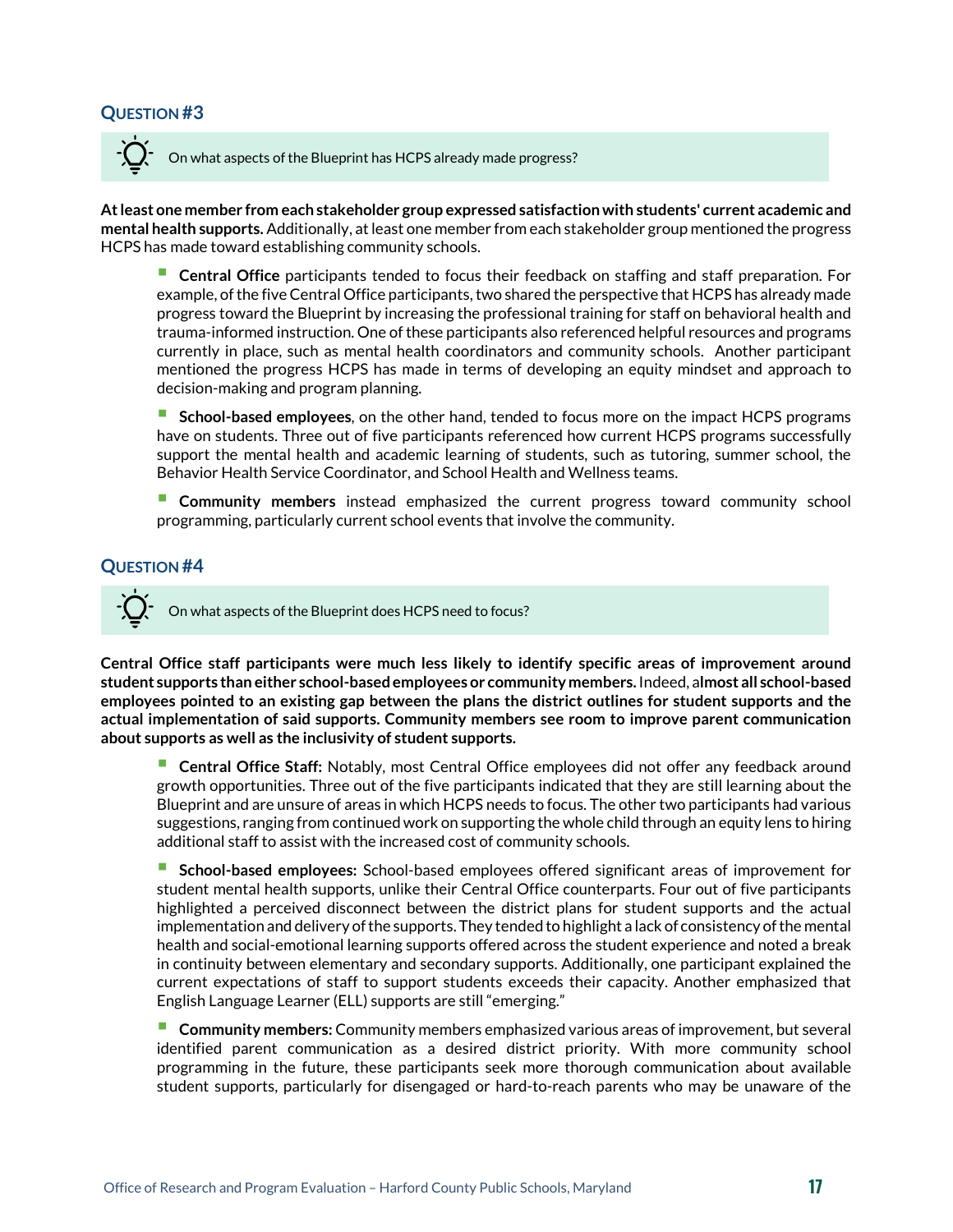Blueprint and its subsequent programming. Some suggestions included posting news or events at community centers rather than relying solely on electronic means.

Other community members highlighted room for improvement in ensuring all materials and program offerings are inclusive and beneficial to all students. Some explained how supports often cater to students in special populations, such as Gifted and Talented and Special Education, but not to students in the middle or in marginalized communities. Additionally, one participant noted the need for "local, safe places" for students to use without paying or being involved with an athletic program.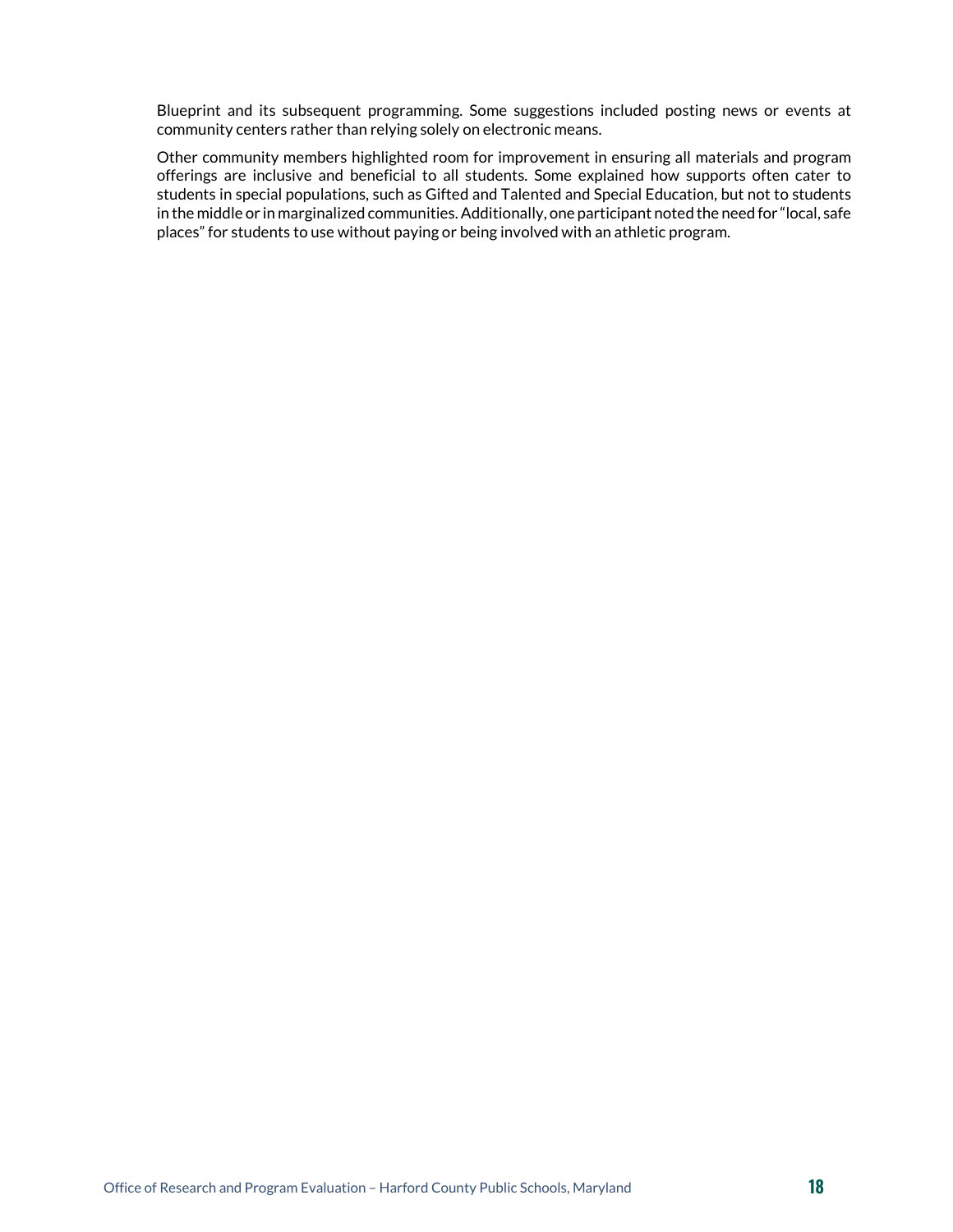#### **SAMPLE RESPONSES**

The table below highlights sample responses from every stakeholder group for each survey question related to Student Supports.

|                                                              | <b>SAMPLE RESPONSES</b>                                                                                                                                                                                                                                                                                                                                                                                                                                                                                                                                              |                                                                                                                                                                                                                                                                                                                                                                |                                                                                                                                                                                                                          |
|--------------------------------------------------------------|----------------------------------------------------------------------------------------------------------------------------------------------------------------------------------------------------------------------------------------------------------------------------------------------------------------------------------------------------------------------------------------------------------------------------------------------------------------------------------------------------------------------------------------------------------------------|----------------------------------------------------------------------------------------------------------------------------------------------------------------------------------------------------------------------------------------------------------------------------------------------------------------------------------------------------------------|--------------------------------------------------------------------------------------------------------------------------------------------------------------------------------------------------------------------------|
| <b>THEME</b>                                                 | <b>Central Office Staff</b>                                                                                                                                                                                                                                                                                                                                                                                                                                                                                                                                          | School-Based<br><b>Employees</b>                                                                                                                                                                                                                                                                                                                               | <b>Community Members</b>                                                                                                                                                                                                 |
| What is exciting about<br>the Blueprint?                     | "Increased<br>resources<br>for<br>students, parents, and schools<br>to help address the mental<br>and physical wellness of our<br>community."                                                                                                                                                                                                                                                                                                                                                                                                                        | "The Blueprint strategies are<br>very similar to supports<br>already in place in Title I and<br>Community Schools.<br>It is<br>exciting that the services<br>being provided in Title I and<br>Community<br>Schools<br>will<br>all<br>school<br>support<br>communities and students at<br>all grade levels."                                                    | "The most exciting thing<br>about the Blueprint is Harford<br>County's effort to enhance the<br>school system for the students<br>and the community."                                                                    |
| What is challenging or<br>concerning about the<br>Blueprint? | "Evaluating<br>the<br>of<br>effectiveness of the resources<br>and supports<br>for grant<br>reporting."<br>the<br>appropriate<br>"Having<br>staffing to address some of the<br>initiatives."                                                                                                                                                                                                                                                                                                                                                                          | "I hope that school-based<br>personnel will be key in<br>implementation to ensure<br>that opportunities to assist<br>our students are optimized.<br>We often function as a system<br>of schools instead of a school<br>system. ALL students should<br>have access to a predictable<br>continuous<br>and<br>support<br>system that is timely and<br>efficient." | "Will there be enough funds to<br>support this program once it<br>takes off?"<br>"There is<br>enough<br>not<br>awareness of the Blueprint.<br>Right now the plan is brief and<br>I would like to know more<br>about it." |
| On what aspects of the<br><b>Blueprint is HCPS</b><br>ahead? | "For the past few years, our<br>system has undergone work<br>supporting the whole child<br>and focus more on decision<br>making through an equity<br>lens. While we have much<br>work to do, we have at least<br>started this shift."<br>"Mental health coordinator<br>has been in place for several<br>years, community schools<br>programs are up and running<br>and moving in the right<br>direction, increased training<br>of staff in the area of<br>behavioral<br>health<br>and<br>trauma, increased mental<br>health resources available to<br>our students." | "HCPS already has many<br>programs in place to support<br>the academic learning of<br>students (tutoring, summer<br>school programs, enrichment<br>programs) and the mental<br>health of students (school<br>Health and Wellness Teams.<br>School-base mental health<br>services)."                                                                            | "Great community events at<br>the school level."<br>"Great support for students in<br>Education.<br><b>Special</b><br>All<br>students should<br>get<br>an<br>individualized<br>plan<br>for<br>achievement."              |

#### **Sample Responses from Survey Feedback: Student Supports**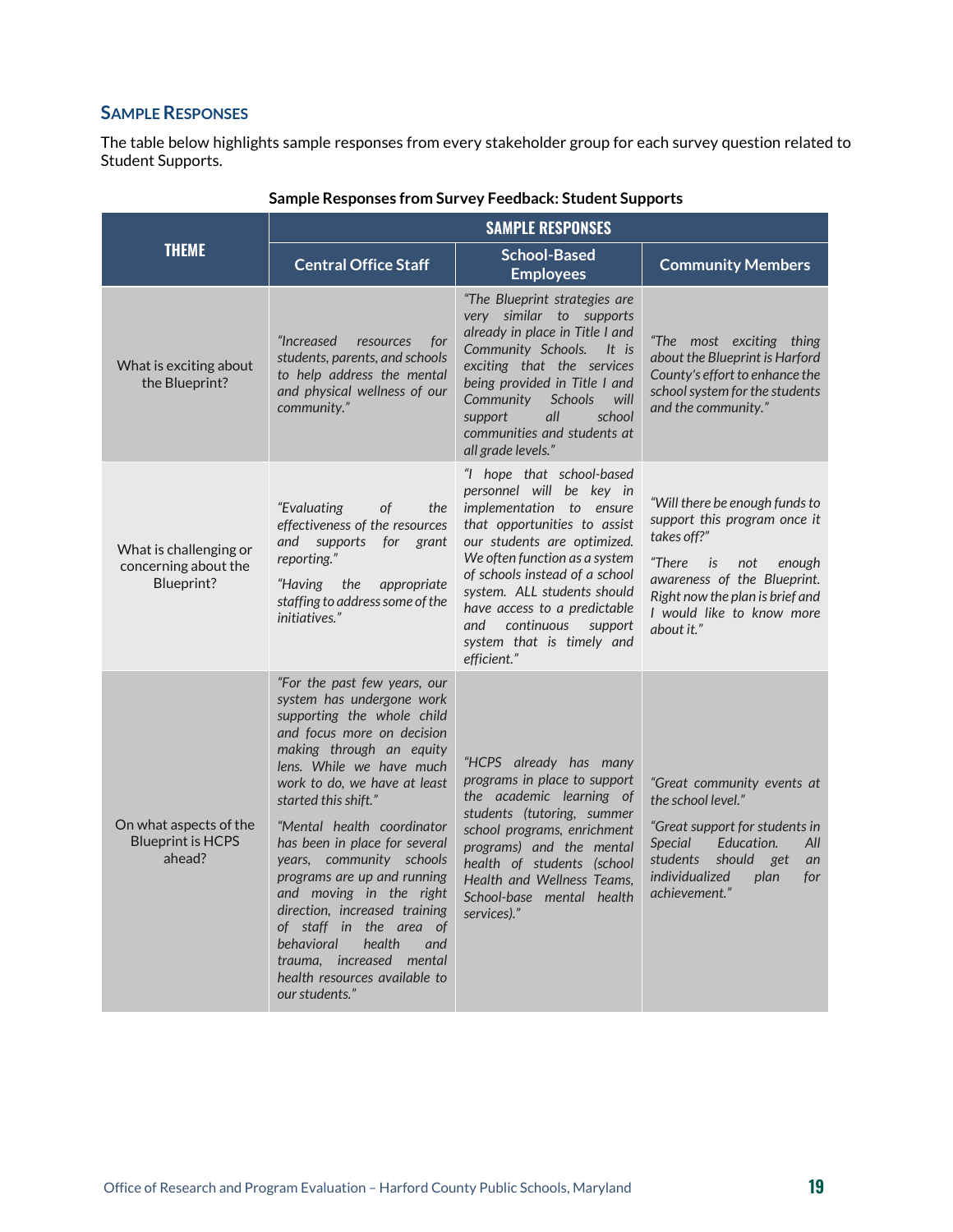|                                                                        | <b>SAMPLE RESPONSES</b>                                                                                                                                  |                                                                                                                                                                                                                                                                                                                                                                                                                                                                             |                                                                                                                                                                                                                                                                                                                                                                              |
|------------------------------------------------------------------------|----------------------------------------------------------------------------------------------------------------------------------------------------------|-----------------------------------------------------------------------------------------------------------------------------------------------------------------------------------------------------------------------------------------------------------------------------------------------------------------------------------------------------------------------------------------------------------------------------------------------------------------------------|------------------------------------------------------------------------------------------------------------------------------------------------------------------------------------------------------------------------------------------------------------------------------------------------------------------------------------------------------------------------------|
| <b>THEME</b>                                                           | <b>Central Office Staff</b>                                                                                                                              | <b>School-Based</b><br><b>Employees</b>                                                                                                                                                                                                                                                                                                                                                                                                                                     | <b>Community Members</b>                                                                                                                                                                                                                                                                                                                                                     |
| On what aspects of the<br><b>Blueprint does HCPS</b><br>need to focus? | "We need increased staffing to<br>the financial<br>with<br>assist<br>Community<br>0f<br>aspect<br>schools."<br>"Still learning, not completely<br>sure." | "We are behind on the student"<br>supports. We want to say that<br>mental health is a priority, and<br>we do say it. But, I truly do not<br>feel our actions meet those<br>words. We need to support<br>our staff with prioritizing and<br>alleviating some of the<br>already<br>overloaded<br>expectations."<br>"Considering<br>SEL/Mental<br>health needs of specifically<br>school<br>middle<br>students:<br>providing a continuum of<br>ongoing services for students." | "I feel that [HCPS] needs to<br>increase the awareness of the<br>Blueprint and need to identify<br>the placement of materials;<br>ensure that the materials will<br>be accessible for individuals<br>that are e.g. deaf, blind,<br>English as a second language,<br>low literacy, etc; ensure that<br>we have stakeholders that<br>represent the community at<br>the table." |

#### **Important Note:**

• Please note that sample responses/quotes (comments provided by members of the focus groups) are reproduced nearly verbatim with few edits to correct typos when needed.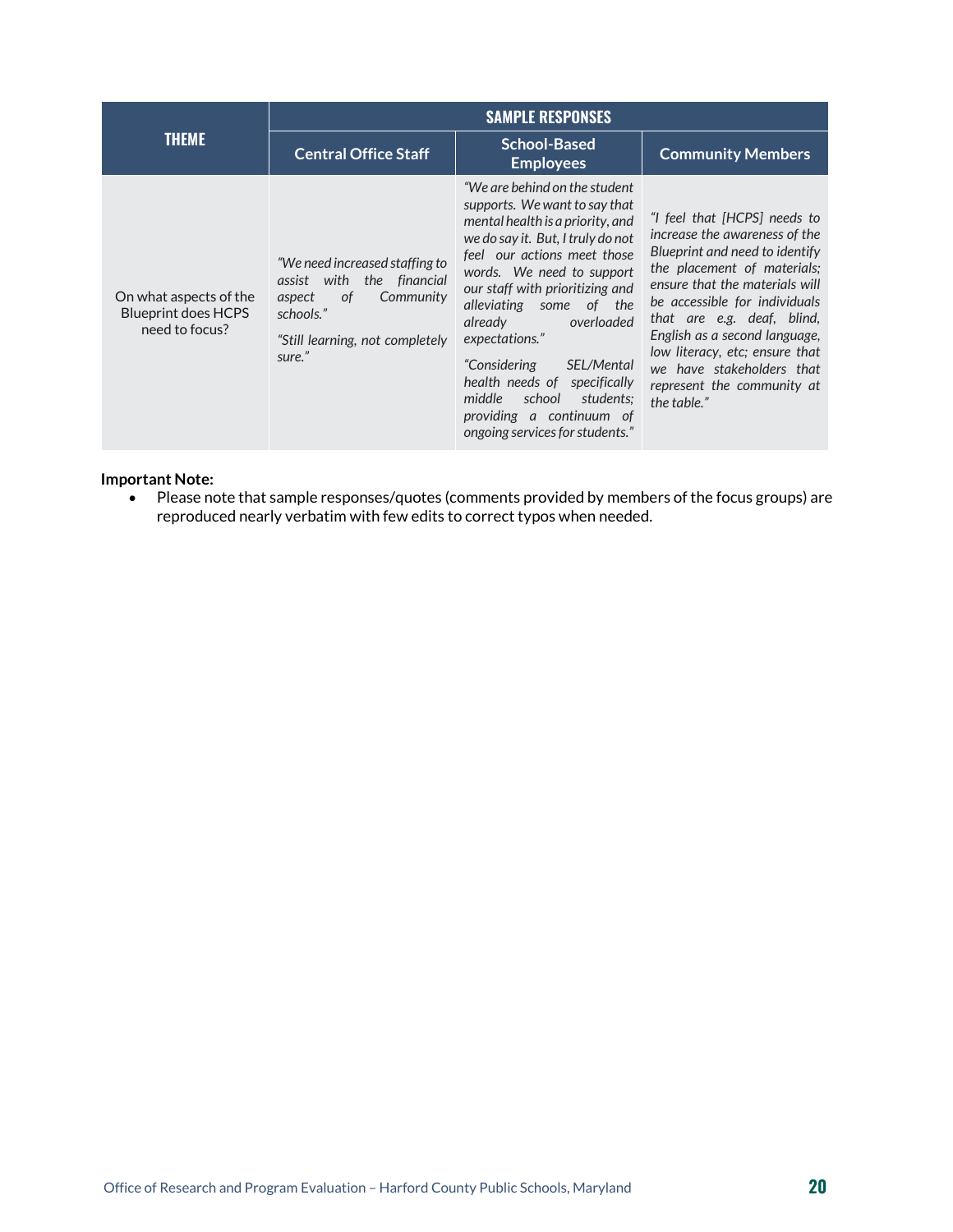# <span id="page-20-0"></span>**COLLEGE AND CAREER READINESS**

#### **QUESTION #1**

What do stakeholders find exciting about the Blueprint?

**While stakeholders in all groups find exciting aspects within the CCR Blueprint, each group tended to differ in what they value most.** However, all shared an appreciation for the Blueprint's investment in students' future outcomes through CCR initiatives.

 **Central Office staff:** Two participants are excited that the Blueprint is already aligned with current district goals and program offerings. Two other participants look forward to the new, more rigorous academic pathways for HCPS students throughout all grades. These participants highlighted the tracking system to monitor student progress, the Gifted and Talented and advanced academic pathways, and the district's overall college and career readiness work.

 **School-based employees:** In the focus group of six, more than half of all school-based employees expressed excitement around students' earlier exposure to new career pathways. These four participants believe earlier exposure to careers will help students develop interests that can shape their academic experience and post-secondary paths.

Two participants emphasized their excitement about the ability for students to earn college credits or a Career and Technical Education (CTE) certificate while in high school. They find the opportunity to earn these credits extremely valuable; one pointed out that 60 college credits are often the basis of an associate's degree.

Two participants also expressed appreciation for the structure that the Blueprint provides to develop measurable CCR standards as well as online education standards.

 **Community members:** Community members appreciate the investment in students' futures through CCR resources and the career readiness assessment. However, as mentioned in the next section, two participants differed in their perspectives about whether the Blueprint includes all students. One believed that the Blueprint approaches CCR with a holistic view of all students (i.e., not just highachievers), but the other questioned if CCR class acceptance procedures may unintentionally exclude the students for whom CCR classes would be most beneficial.

#### **QUESTION #2**

What do stakeholders find challenging or concerning about the Blueprint?

**While Central Office staff generally cited various logistical challenges about implementing the Blueprint, both school-based employees and community members emphasized their concerns about the potential pressures the Blueprint may place on students.**Participants noted the limitations of placing and tracking students in career and academic pathways, particularly the negative effects on students if they are placed too early.

 **Central Office staff:** Two participants mentioned staffing as a potential challenge to implementing the Blueprint. With the increase in teaching standards and robust program offerings, the district may find hiring staff challenging amidst a current teacher shortage. One participant, however, recommended looking into specialists to assist CCR offices with maintaining focused support.

Three participants anticipate a challenge with meeting the standards and requirements outlined in the Blueprint. Specifically, these participants mentioned challenges in achieving the Quality Online Education Standards, the requirement to have at least 45 percent of CTE opportunities be Work-Based Learning (WBL), and overall, a "common vision" of quality teaching and learning.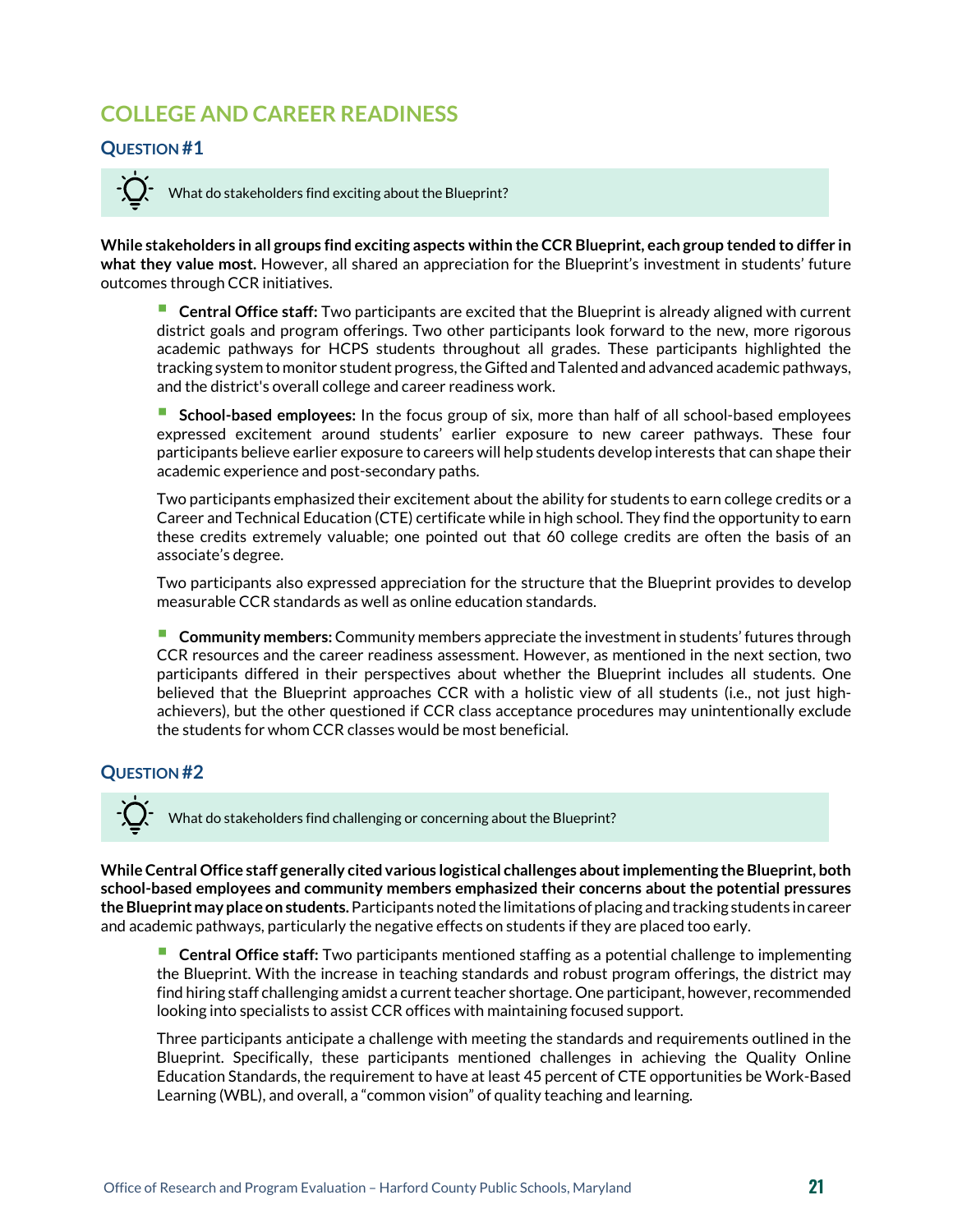Two participants also foresee potential challenges with funding and implementation, although they also acknowledged not knowing the full details behind the funding allocation.

 **School-Based Employees:** Four participants expressed concerns over the proposed CCR tracking system for students, though for slightly different reasons. While many participants were excited about introducing career interests to younger students, some of these participants and others are concerned about forcing students into tracks before they are ready to consider making serious life decisions. One participant worries that students will feel pressure to choose between college and CTE rather than exploring both. Another questioned if students will have the possibility of changing their paths, if they should wish. Additionally, two of these participants brought up equity concerns around identifying Gifted and Talented students. Finally, one participant believes the tracking system will overwhelm an already stressed testing system and student body.

Two participants had basic questions about how the initiative will be funded.

 **Community members'** feedback primarily centered around the student and staff experience. For students, two out of three participants expressed concern that students might feel pressure to determine their future career path by middle school. The pressure primarily would arise from high school college and career readiness benchmarks or career counseling in middle school. Participants recommended that the middle school and even high school CCR experiences should be geared towards identifying and exploring interests, strengths, and development areas rather than making students choose one career pathway.

For staff, two participants highlighted the concern that CCR-related work will be added to current staff members' workload rather than hiring additional staff to manage the new work.

#### **QUESTION #3**

On what aspects of the Blueprint has HCPS already made progress?

**All stakeholder groups highlighted different aspects of the Blueprint that HCPS has already made progress on**, including providing a rigorous CCR program of studies, offering dual enrollment at Harford Community College, and employing supportive teachers.

 **Central Office staff:** Of the seven participants, only four were able to describe areas of progress. These participants highlighted several areas of the Blueprint that HCPS has already made progress on, such as offering a rigorous CCR program of studies (e.g., CTE certification options, tracking as part of system accountability) and establishing a district- and community-wide vision.

 In a focus group of six, **school-based employees** universally agreed the district has already made progress on dual enrollment opportunities through the relationship with Harford Community College. These six also mentioned the district's progress on offering CTE programs.

 **Community members** unanimously agreed that HCPS employs caring, supportive teachers. All three participants in the focus group mentioned the teachers' communication and relationship-building skills with parents and their dedication to their students' success.

#### **QUESTION #4**

On what aspects of the Blueprint does HCPS need to focus?

**While the stakeholder groups offered various areas for improvement, the participants tended to share a common recommendation for the district to optimize the student career pathway experience, particularly for students in middle school.** School-based employees anticipate that maintaining young students' engagement in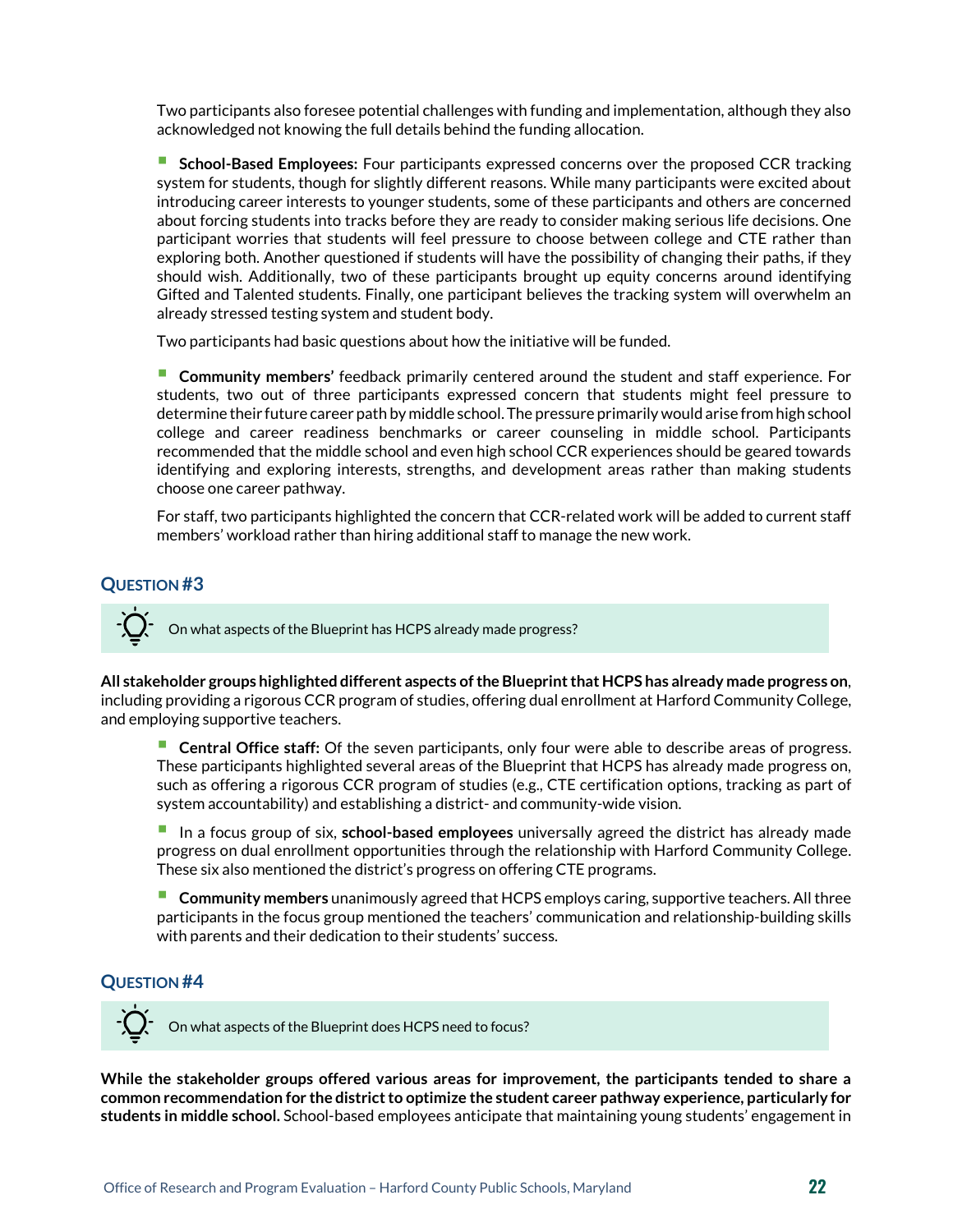career exploration will be difficult as they grow older. Hence, several recommended that HCPS stay current with offering popular trades. Community members also emphasized the importance of including parents in students' career pathway conversations.

 **Central Office staff:** Notably, only four out of the seven participants could describe areas of improvement. While these participants offered various pieces of feedback, two shared the perspective that middle school career exploration and pathways should be one of HCPS' main focuses. Some additional recommendations from the individual participants include focusing on meeting WBL requirements, clarifying the tracking and support system for students, and sharing additional Blueprint details with staff to instill confidence in the plan.

 **School-based employees:** Several participants expressed concerns or questions about the way in which HCPS will introduce students to career exploration. Four shared a perspective that engaging students at a young age and maintaining engagement through graduation will be difficult, particularly if students are less motivated or if HCPS does not offer popular trades.

Additionally, a few recommended the district focus on logistical issues, such as the "mechanics" of dual credit enrollment, using virtual school to its fullest potential, and student transportation to CTE courses. One recommended expanding the CCR conversation to the whole community to further stress its importance.

 **Community members** shared feedback related to students' and parents' experiences of the CCR program. They unanimously emphasized the importance of HCPS communication about CCR to families, and they underscored the importance of including parents during career pathway identification conversations. Additionally, all three participants agreed that CCR programming should be visible and accessible to all students. In particular, options should be open for students at all levels—"not just highachievers"—to explore careers based on skills and abilities, rather than grades.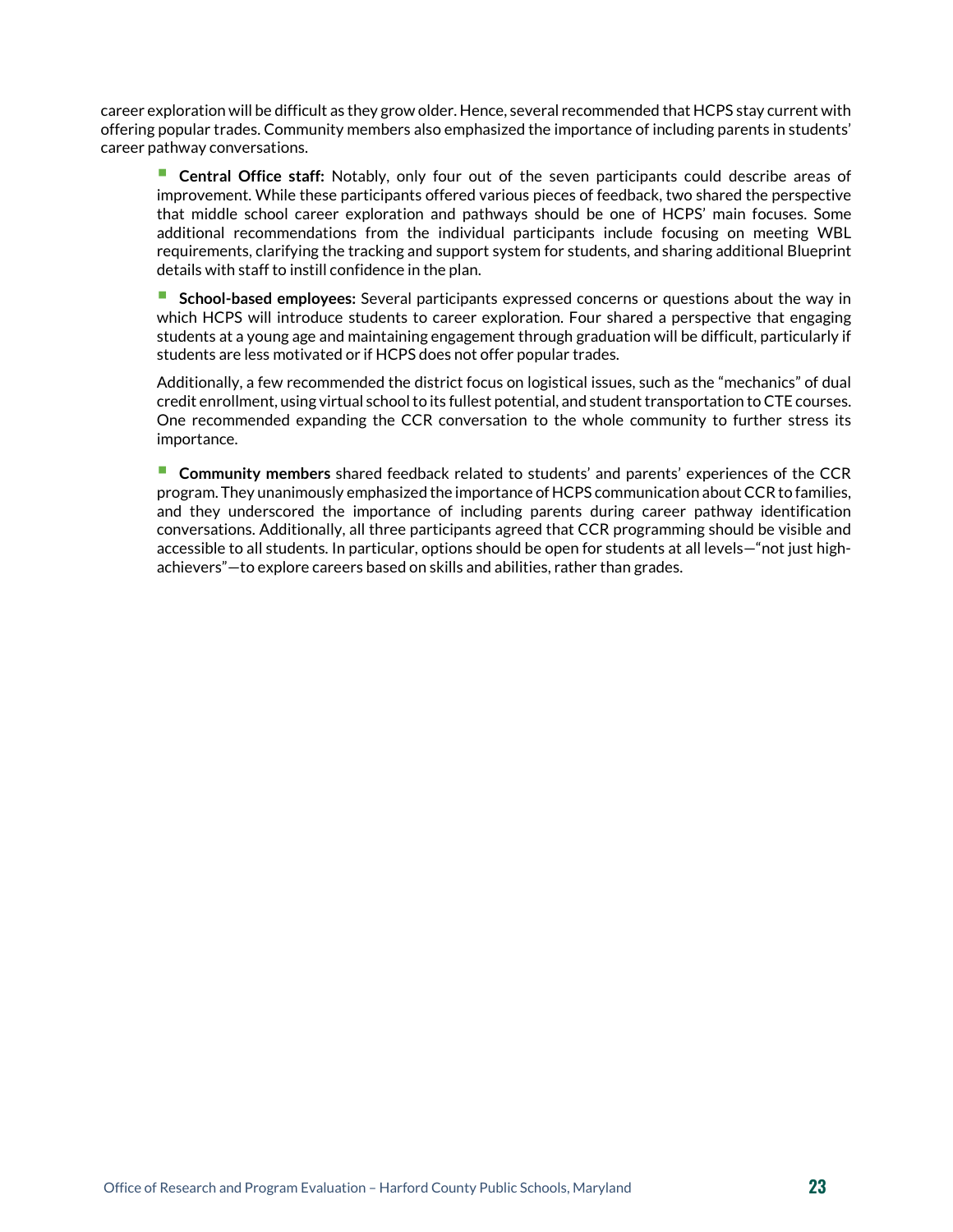#### **SAMPLE RESPONSES**

The table on the following page highlights sample responses from every stakeholder group for each survey question related to College and Career Readiness.

|                                                              | <b>SAMPLE RESPONSES</b>                                                                                                                                                                                                                                                                                                                                                                                                                                                                                                                                                                                                                                                                                                                                                              |                                                                                                                                                                                                                                                                                                                                                                                                                                                                                                                                                                                                                                                                                            |                                                                                                                                                                                                                                                                                                                                                                                                                                                                                                                                                                                                                        |
|--------------------------------------------------------------|--------------------------------------------------------------------------------------------------------------------------------------------------------------------------------------------------------------------------------------------------------------------------------------------------------------------------------------------------------------------------------------------------------------------------------------------------------------------------------------------------------------------------------------------------------------------------------------------------------------------------------------------------------------------------------------------------------------------------------------------------------------------------------------|--------------------------------------------------------------------------------------------------------------------------------------------------------------------------------------------------------------------------------------------------------------------------------------------------------------------------------------------------------------------------------------------------------------------------------------------------------------------------------------------------------------------------------------------------------------------------------------------------------------------------------------------------------------------------------------------|------------------------------------------------------------------------------------------------------------------------------------------------------------------------------------------------------------------------------------------------------------------------------------------------------------------------------------------------------------------------------------------------------------------------------------------------------------------------------------------------------------------------------------------------------------------------------------------------------------------------|
| <b>THEME</b>                                                 | <b>Central Office Staff</b>                                                                                                                                                                                                                                                                                                                                                                                                                                                                                                                                                                                                                                                                                                                                                          | <b>School-Based</b><br><b>Employees</b>                                                                                                                                                                                                                                                                                                                                                                                                                                                                                                                                                                                                                                                    | <b>Community Members</b>                                                                                                                                                                                                                                                                                                                                                                                                                                                                                                                                                                                               |
| What is exciting about<br>the Blueprint?                     | "Gifted and Talented and<br>advanced<br><i>academics</i><br>pathways all the way through<br>PK-12."<br>"I am most excited about the<br>more<br>rigorous<br>new,<br>opportunities students will be<br>getting as a result of the CCR<br>work being done in HCPS. One<br>of the best things that is listed<br>is a tracking system to<br>monitor students."                                                                                                                                                                                                                                                                                                                                                                                                                            | "Students<br>will<br>have.<br>the<br>opportunity<br>experience<br>to<br>learning<br>meaningful<br>that<br>sparks individual interest in<br>career or college exploration<br>and may even direct some<br>students<br>lifetime<br>into<br>learning."                                                                                                                                                                                                                                                                                                                                                                                                                                         | "I like the idea of the career<br>readiness<br>assessment,<br>if<br>effective. I also like that it is<br>holistic view for all students,<br>not just high achievers."<br>"Additional resources to help<br>children's<br>focus<br>on<br>our<br>futures."                                                                                                                                                                                                                                                                                                                                                                |
| What is challenging or<br>concerning about the<br>Blueprint? | To build robust<br>"People.<br>programs we need support. I<br>also think about focus. When<br>offices have multiple areas of<br>focus, sometimes we lose the<br>main point of the focus.<br>Maybe taking this as an<br>opportunity to look<br>at<br>specialists for these areas so<br>they can support with great<br>focus would be useful!"<br>"In order to implement the<br>CCR goals outlined in the plan,<br>[HCPS must] create strong<br>alignment<br>of<br>teaching<br>practices between HCPS and<br>HCC, establish a common<br>vision and mission of what<br>quality teaching and learning<br>is needed among all staff, and<br>different<br>understand<br>the<br>types<br>of<br>learning<br>opportunities that need to<br>occur to prepare students for<br>the CCR courses." | "I am concerned with the<br>tracking of students and the<br>possibility that students have<br>to choose between college and<br>CTE. I would hope they would<br>have the opportunity to do<br>both if they choose to do so.<br>I'm also concerned about the<br>identifying of students for<br>gifted/talented and when this<br>is done."<br>"How are we capturing 'gifted<br>and talented' students? Who's<br>making those decisions? If<br>students do not make a choice<br>for a career or don't have an<br>interest in college at an early<br>age, are we just moving them<br>to a trade? What happens<br>when/if they change their<br>minds? Where is the exposure<br>for all students? | "How is acceptance into<br>technical programs or magnet<br>schools<br>determined?<br>If<br>determined<br>based<br>on<br>academic performance, it may<br>lead to unintended exclusion<br>of students who may benefit<br>most (i.e., students who are<br>not performing well in the<br>traditional setting but who<br>may excel in a more<br>specialized program of their<br>interest)."<br>"Need to make the effort and<br>messaging engaging, and not<br>stressful<br>for<br>students.<br>Students should not have to<br>figure out what they want to<br>do in life in middle school or<br>even starting high school." |
| On what aspects of the<br><b>Blueprint is HCPS</b><br>ahead? | "HCPS<br>has<br>rigorous<br>$\overline{a}$<br>curriculum and instructional<br>program with efforts already<br>geared toward college and<br>career readiness. Tracking is<br>already part of our system<br><b>SPA</b><br>accountability<br>and<br>improvement)<br><i>(school</i><br>is<br>framed to support students at<br>all levels achieve goals."                                                                                                                                                                                                                                                                                                                                                                                                                                 | "Dual<br>enrollment<br>opportunities. HCPS magnet<br>schools and CTE programs."<br>"Offering dual enrollment and<br>early college to our students.<br>Exposing them to pathways as<br>a graduation requirement."                                                                                                                                                                                                                                                                                                                                                                                                                                                                           | "The HCPS teachers I've<br>encountered are passionate.<br>They are genuinely concerned<br>about their students, and<br>want them to be successful.<br>They communicate openly<br>with parents when issues<br>arise."                                                                                                                                                                                                                                                                                                                                                                                                   |

#### **Sample Responses from Survey Feedback: College and Career Readiness**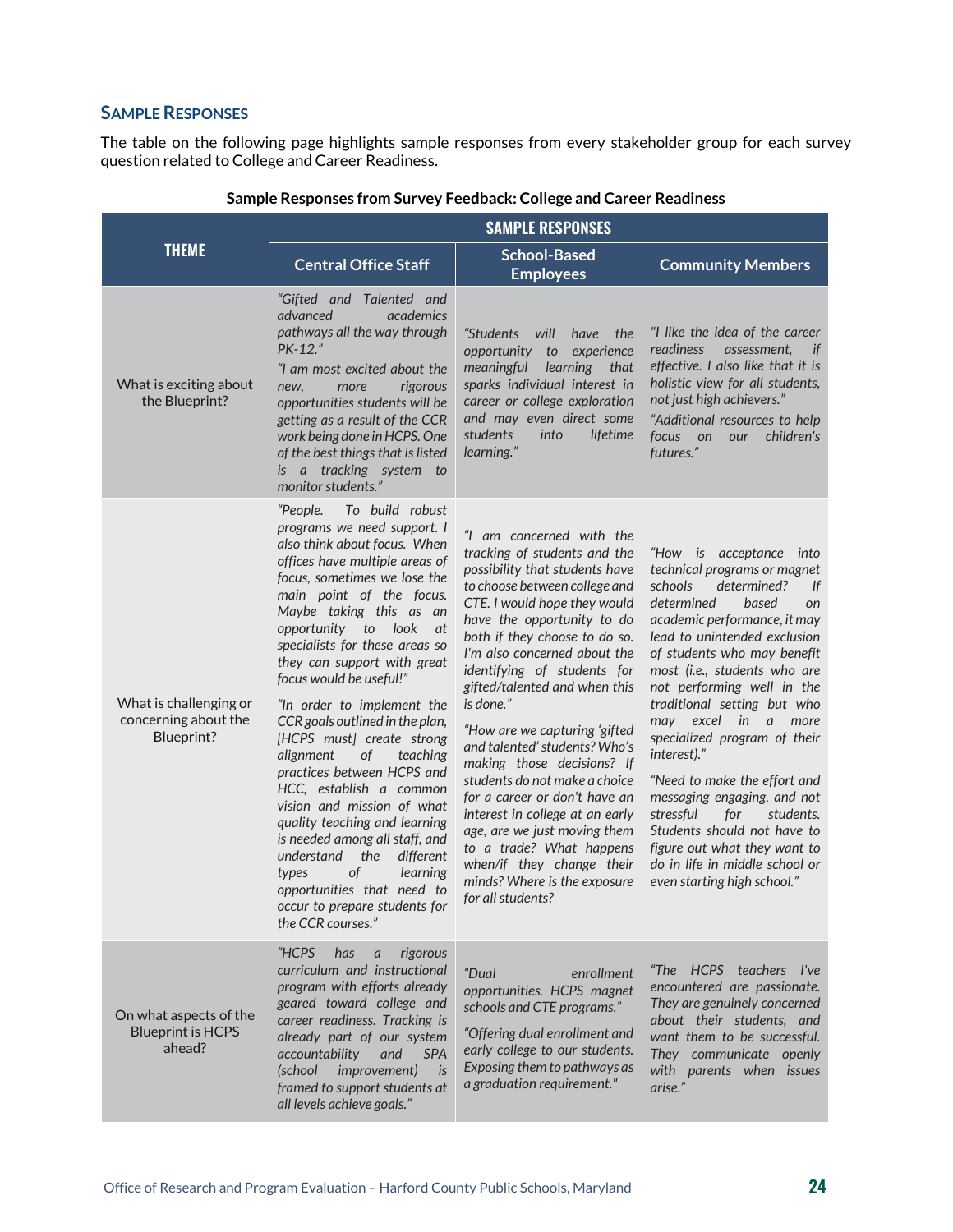|                                                                        | <b>SAMPLE RESPONSES</b>                                                                                                                                                                                                                                                                                                                                                                                     |                                                                                                                                                                                                                                                                                                                                                                                                                                                    |                                                                                                                                                                                                                                                                |
|------------------------------------------------------------------------|-------------------------------------------------------------------------------------------------------------------------------------------------------------------------------------------------------------------------------------------------------------------------------------------------------------------------------------------------------------------------------------------------------------|----------------------------------------------------------------------------------------------------------------------------------------------------------------------------------------------------------------------------------------------------------------------------------------------------------------------------------------------------------------------------------------------------------------------------------------------------|----------------------------------------------------------------------------------------------------------------------------------------------------------------------------------------------------------------------------------------------------------------|
| <b>THEME</b>                                                           | <b>Central Office Staff</b>                                                                                                                                                                                                                                                                                                                                                                                 | <b>School-Based</b><br><b>Employees</b>                                                                                                                                                                                                                                                                                                                                                                                                            | <b>Community Members</b>                                                                                                                                                                                                                                       |
| On what aspects of the<br><b>Blueprint does HCPS</b><br>need to focus? | "Just not knowing all of the<br>details makes it difficult to feel<br>confident in moving forward<br>with plans."<br>"Middle school pathways and<br>advanced academics."<br>"WBL requirements."<br>"[HCPS should focus<br><sub>on</sub><br>developing]<br>career<br>exploration in the middle<br>school and school leaders who<br>are able to message and move<br>the conversation at the school<br>level." | "How are students going to be<br>introduced<br>and<br>guided<br>through these decisions at an<br>early age?"<br>"Expanding the conversation<br>of North Star to the whole<br>system community to educate<br>people on the language and<br>long term impact of CCR on<br>income and access to things in<br>life."<br>"The<br>ability<br>to<br>capture<br>students<br>less<br>who<br>are<br>motivated and/or from less<br>motivated homes/families." | "Parents need to be included<br>in the pathway identification."<br>"A menu of options is needed<br>for all levels of students, not<br>just high achievers. [HCPS]<br>needs to do better for students<br>who don't learn well in the<br>traditional classroom." |

#### **Important Note:**

• Please note that sample responses/quotes (comments provided by members of the focus groups) are reproduced nearly verbatim with few edits to correct typos when needed.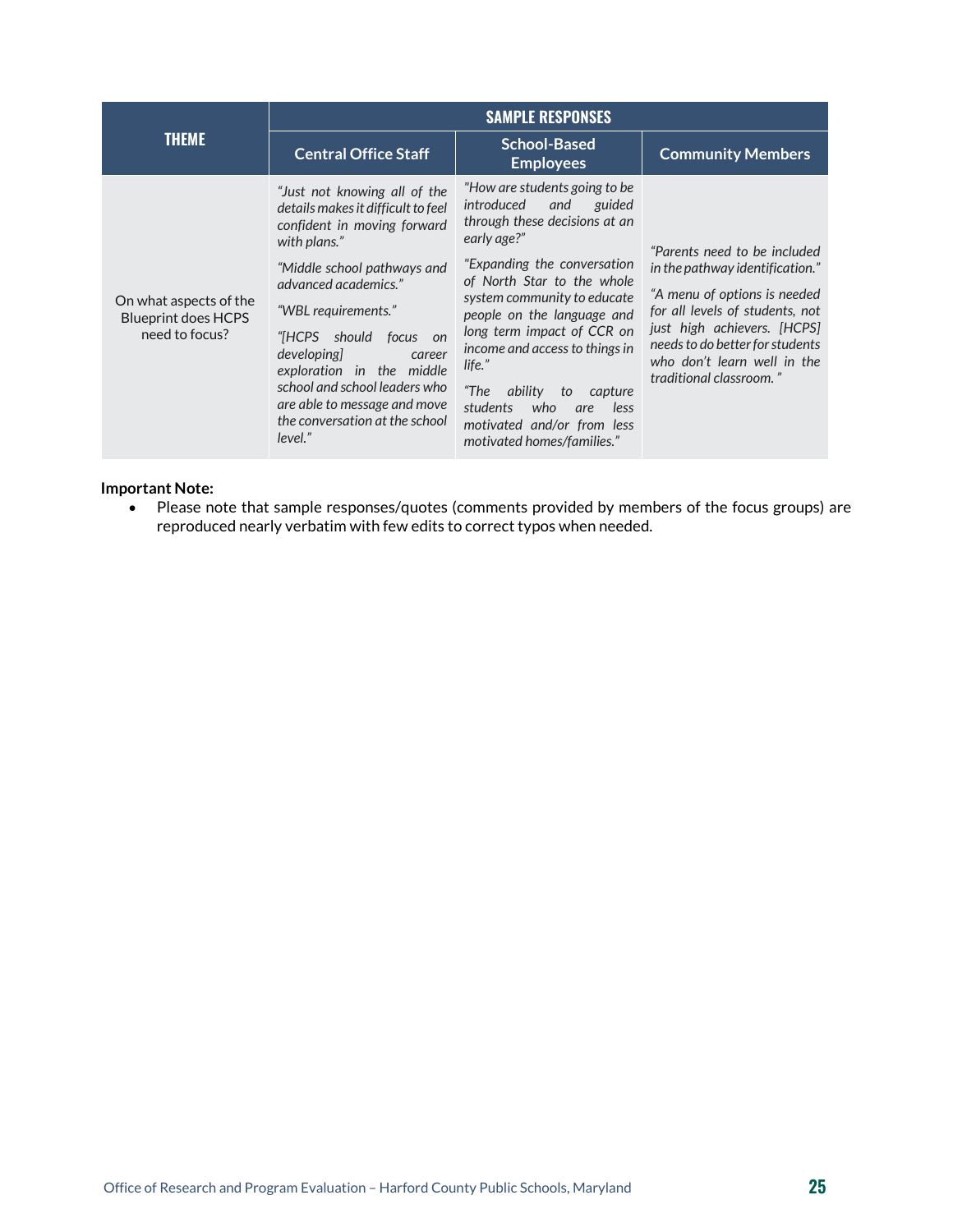### <span id="page-25-0"></span>**BUDGET**

The views presented in the following section represent the perspectives of the Budget Office's survey responses.

#### **QUESTION #1**



The two Central Office participants expressed widespread excitement for many aspects of the Blueprint outside their specific focus area of Budget. Related to Budget, **both participants are excited for the opportunity for increased state funding to provide more equitable educational opportunities and supports for K-12 students.**

#### **QUESTION #2**



What do stakeholders find challenging or concerning about the Blueprint?

**The two Central Office participants had multiple questions about the Blueprint's funding, particularly the unknowns about the funding from year to year.** They seek better guidance and clarity from the state about:

- The duration of state funds and the sustainability of programs;
- The addition of Blueprint funds to current state funding;
- The funds as unrestricted or restricted; may need <sup>a</sup>dditional support for <sup>g</sup>rants;
- $\blacksquare$  The impact on projecting future revenues; and
- $\blacksquare$  The impact on local funding.

One participant also mentioned potential challenges in changing the culture around how funds are spent now that HCPS is moving toward a community school model and will spend funds on initiatives outside the school buildings.

#### **QUESTION #3**



**Only one participant offered specific feedback around the budget progress: the high-quality health insurance at low employee cost already provided by HCPS.** The other participant instead focused on the progress HCPS has made in terms of communicating the Blueprint to its stakeholders via the North Star initiative.

#### **QUESTION #4**

On what aspects of the Blueprint does HCPS need to focus?

**Both participants referenced the district's capacity to understand and manage the additional funds as development areas.** Additionally, they added that managing additional funds comes with monitoring and reporting the uses of funds, particularly with the new "buckets" of funding.